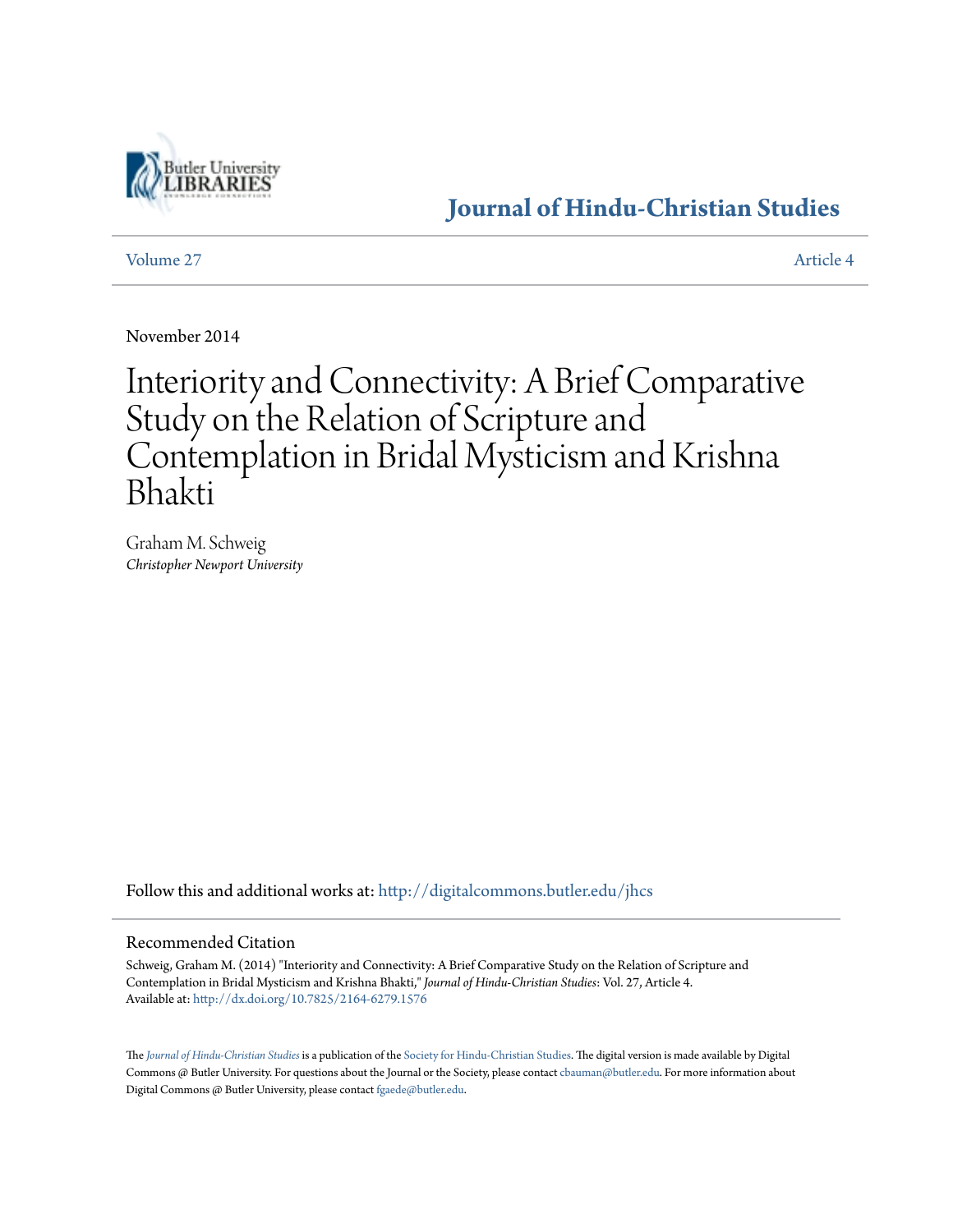# Interiority and Connectivity: A Brief Comparative Study on the Relation of Scripture and Contemplation in Bridal Mysticism and Krishna Bhakti

## Graham M. Schweig Christopher Newport University

#### INTRODUCTION

Modern psychoanalytic thinkers have claimed that love is the highest virtue (Erikson) or most powerful striving in humans (Fromm). Many in the realm of the sacred make this claim about love as well. In fact, the picturing of God as supreme lover, as the ultimate beloved, has persisted in the religious imagination for many centuries in different parts of the world. Even today the vision of God as lover and beloved is still very much alive.<sup>[1](#page-26-0)</sup> Theisms that tend to grant little, or preclude entirely, attention to this more intimate dimension of the divine emphasize and focus more on the power, majesty, and sublimity of divinity. But that theistic vision of a religious tradition that celebrates and emphasizes God's

nomenclature, personal attributes, and divine acts centered upon and most expressive of the amorous or passionate love either between the soul and divinity or between two divine personages, I choose to identify with the word *intimacy,* or with such phrases as *divine intimacy* or *theistic intimism*. [2](#page-27-0)

In this study I bring two disparate traditions together which have painted portraits of divinity as a divine lover and supreme beloved. One tradition is from sixteenth century Europe and the other from sixteenth century India. My focus here is on the function of contemplative experience and vision in relation to the scriptural depictions and descriptions of divine love within both Carmelite Catholicism and Caitanya

Graham M. Schweig is a scholar of comparative religion who focuses on the religions of India and comparative theology. He is a specialist in love mysticism, yoga philosophy, *bhakti* traditions, and sacred Sanskrit texts. He did his graduate studies at Harvard University and the University of Chicago, receiving his doctorate in Comparative Religion from Harvard. Schweig taught at Duke University, was Visiting Associate Professor of Sanskrit at the University of Virginia, and is a regularly invited lecturer at the Smithsonian Institution. He is currently professor of philosophy and religious studies at Christopher Newport University, Virginia. His book, *Dance of Divine Love: The Rāsa Līlā of Krishna from the Bhāgavata Purāṇa,* was published by Princeton University Press (2005), *Bhagavad Gītā: The Beloved Lord's Secret Love Song,* was published by Harper Collins Publishers (2007), and most recently the edited volume, *A Living Theology of Krishna Bhakti,* by Tamal Krishna Goswami, published by Oxford (2012). Two other books are forthcoming from Columbia University Press: *The Bhakti Sūtra: Nārada's Concise Teachings on Divine Love,* and *Bhagavad Gītā Concordance: Comprehensive Word Reference.*

*Journal of Hindu-Christian Studies* 27 (2014):11-39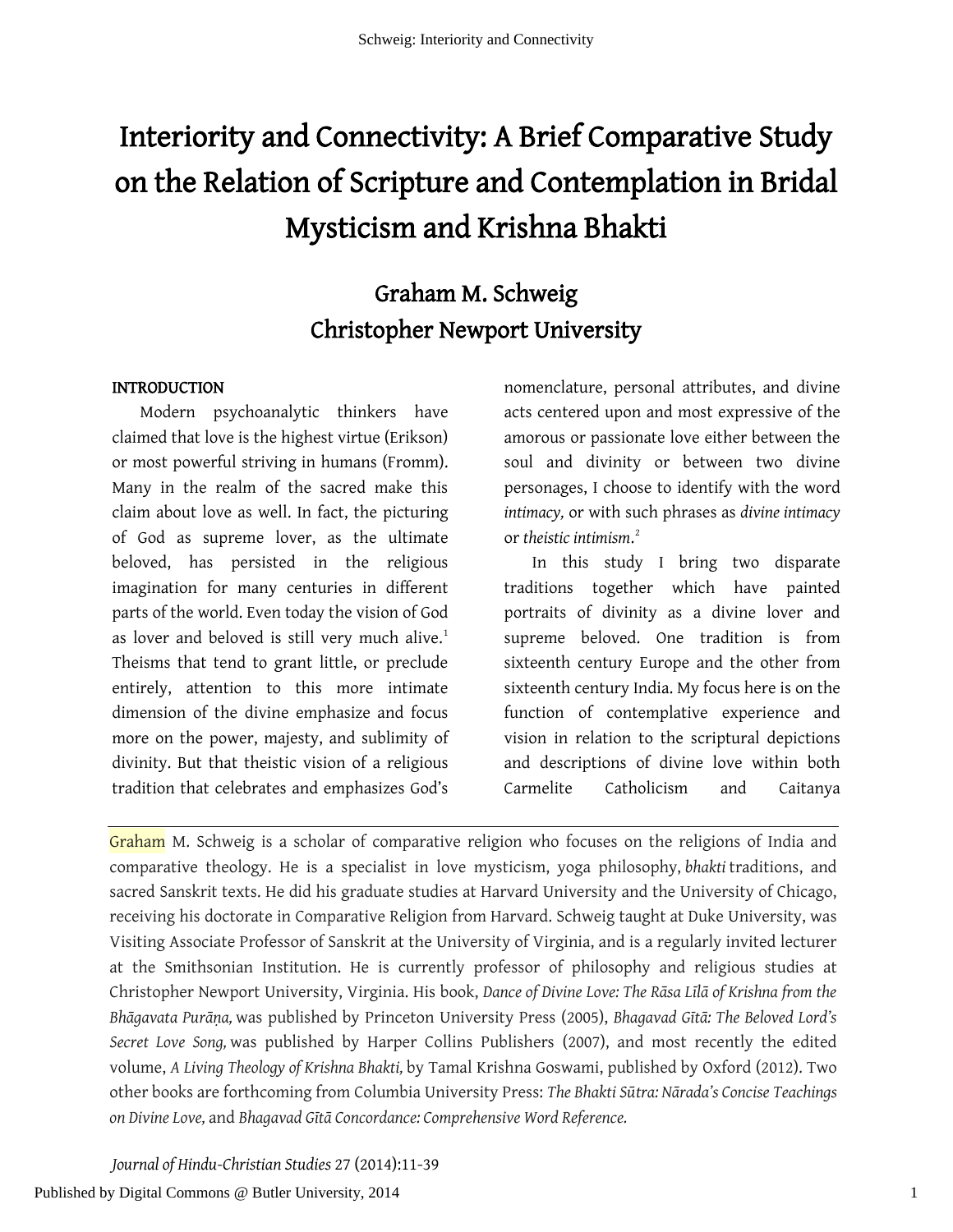Vaishnavism through the developed visions in the sixteenth century works of Saint John of the Cross and Krishnadāsa Kaviraja Goswami, respectively. I will argue that both of these poet-theologians develop a deeper, more intimate vision of the divine through an intratextual exercise that involves the combining of specific revelational material from sources beyond their core canonical literature, thus achieving, in the end, a certain kind of intensification of divine intimacy that satisfies each tradition's strivings of the inmost heart in contemplation. Along the way, I attempt to bring these two representative poettheologians into a dialogue of sorts by observing the parallels in their ways of achieving an expanded revelation of divine intimacy.

My focus on the "bridal mysticism" of John of the Cross and the "*bhakti* mysticism" of Krishnadāsa Kavirāja Gosvāmin first begins with an exploration of their ultimate visions of divine love, most heavily informed by the Song of Solomon in the Hebrew Bible for John and the Rāsa Līlā Pañcādhyāyī of the Bhāgavata Purāṇa for Krishnadāsa. Our two authors refer to, depend upon and quote from these specific respective scriptural sources more than any other. Thus these two specific scriptural sources form, for their respective traditions, not only the foundational sources for divine intimacy, but also the very palettes from which our authors paint their theological portraits of divine intimacy. It is important to recognize some shared moments within these two traditions of divine intimacy as they reveal some parallel dynamics—dynamics that arise from those found in the very nature of love itself.

The scope of this topic is potentially too ambitious, because of the several complex and rich intra- as well as inter-religious themes touched upon here. However, my scope is narrowed by heavily leaning toward a Gadamerian hermeneutical approach that focuses primarily on texts and the specific way of interpreting them by a singularly important theologian of the tradition. $3$  It is not within the scope of this essay to provide historical background of the two theologians from whom and between whom we only wish to observe certain particular dynamics within theistic intimism. What is hopefully achieved here is specifically the raising up of an intra-religious articulation of the theological construction within two traditions of theistic intimism and the attempt to set both these traditions within the comparative inter-religious framework of a dialogue.

### Confessions of a comparativist

Before observing comparative parallels or perhaps even connections between each of the two foundational scriptures that have exhibited divine intimacy within the two historically distinct and different traditions examined, it would be prudent to ask the following question: What is the purpose of a comparative study such as this? What is the motive behind such a study that examines these two theologians who focus on divine intimacy?

In the most general sense, I insist that our purpose here is to know more about what it means to be a human being. As Wilfred Cantwell Smith has written, ". . . in comparative religion man is studying himself."[4](#page-28-1) Moreover, I am interested in what it means when humans act from the heart with *faith*, when humans grasp something of reality as *truth*, when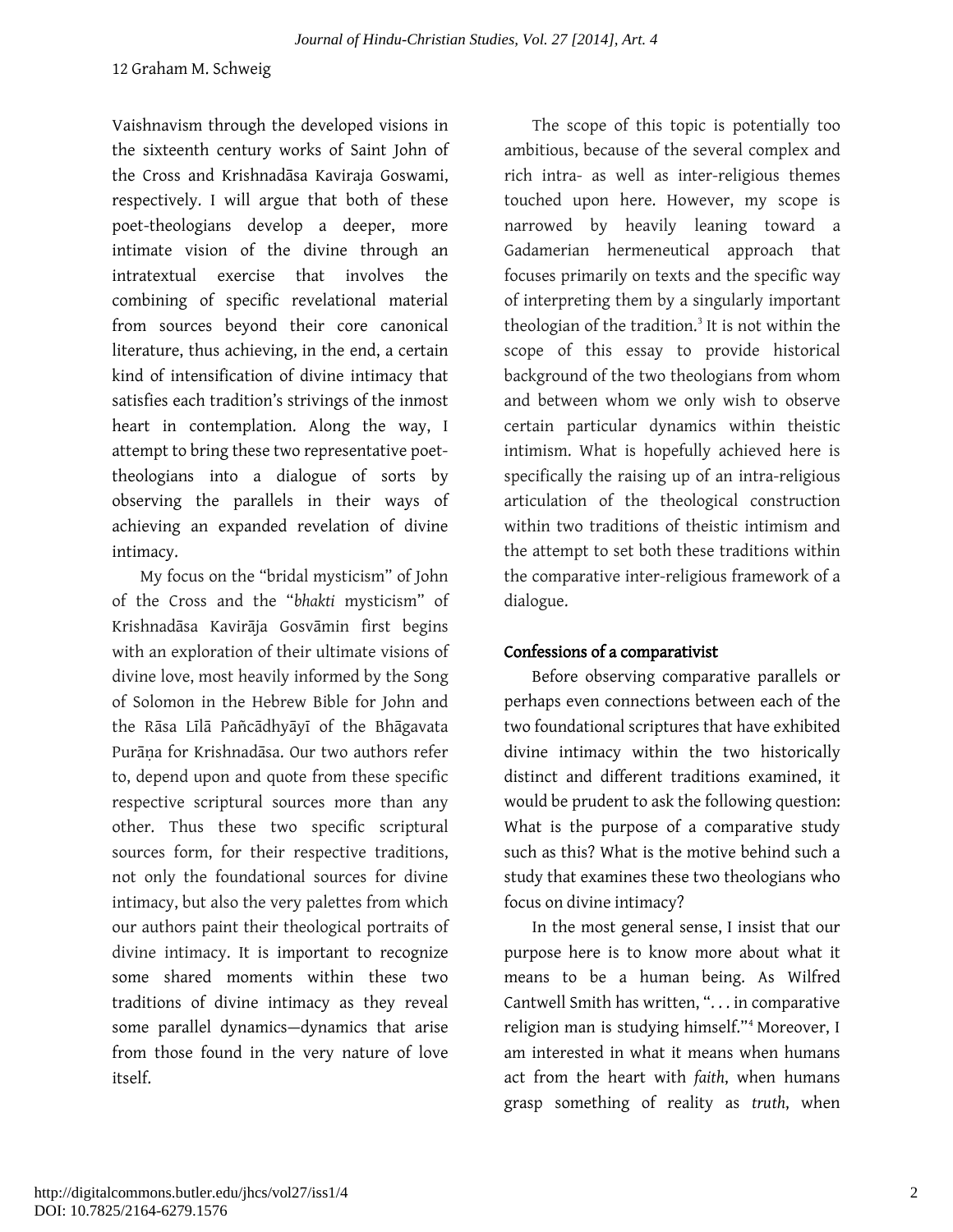humans experience the sweetness and fullness of reality that forever beckons us in the overabundance of *love* that can continuously flow from the core of one's heart to another's, to all life, to all existence.

Even more specifically, here we engage in a comparative theological study to know more of the phenomenon of what it is to love God passionately and intimately. And to know more about this love, we compare in order to illuminate further, to observe interreligious parallels or even correspondences that might reveal a shared theological moment, perhaps a small cloudburst of light that can reveal more of the nature of divine love and theistic intimacy in either but hopefully both traditions. I believe that such a comparative study goes beyond a mere intellectual exercise to some kind of contribution to greater understanding between humans, to a greater sensitivity to others, and to a more elevated state of dialogue.

In pursuit of all this, I would like to confess that I am inspired, motivated, and informed by a specific statement found in the Vedic tradition and a specific statement found in the Catholic tradition for conducting such a comparative study. There is a well-known, much celebrated Hindu adage. It is often engaged as a well-meaning Hindu way of understanding the unity amidst the diverse religious traditions in the world. This adage is often worded in the following way: "Truth is one. Paths are many."[5](#page-29-0) Another rendering of this adage goes like this: "Truth is one. Sages call it by many names." And there could easily be variations of either of these very loose renditions. What is important to note here is the essential message most likely intended by these types of popular and slightly misleading renderings: There is something that unifies

human beings in their many ways (as in "paths are many") of grasping the one ultimate reality (as in "truth is one").

A precise or faithful translation of the original source of these sayings, originally located in the Vedas, reveals these very intentions in clearer language, which is important for our purposes here:

There is one (*ekam*) Reality (*sat*) about which vibrant persons (*viprā*) in various ways (*bahudhā*) speak (*vadanti*).[6](#page-29-1)

This Vedic adage clearly presents the one Reality and the vibrant persons who speak about it in diverse ways. Truly the ancient Vedic tradition perhaps presents the earliest vision of a religious pluralism. Moreover, from what is subtly implied in this Vedic passage, we can derive the dynamics or more specifically what I will call the four axes of dialogue. In the briefest number of words, the four axes of revelation in dialogue can be described as follows:

- (1) The one Reality (*sat*) in which everything exists and by which everything is embraced;
- (2) The worshipper who is first inspired (*vipra*) by his or her *specific* tradition (*bahudhā*),
- (3) The inspired worshipper (*vipra*) who then *speaks* (*vadanti*) as a partner in dialogue to another worshipper,
- (4) Together, out from whose dialogical interaction comes an even greater revelation of the one Reality (*sat*).

These four axes might be diagrammatically illustrated as in Figure 1 below.<sup>[7](#page-29-2)</sup>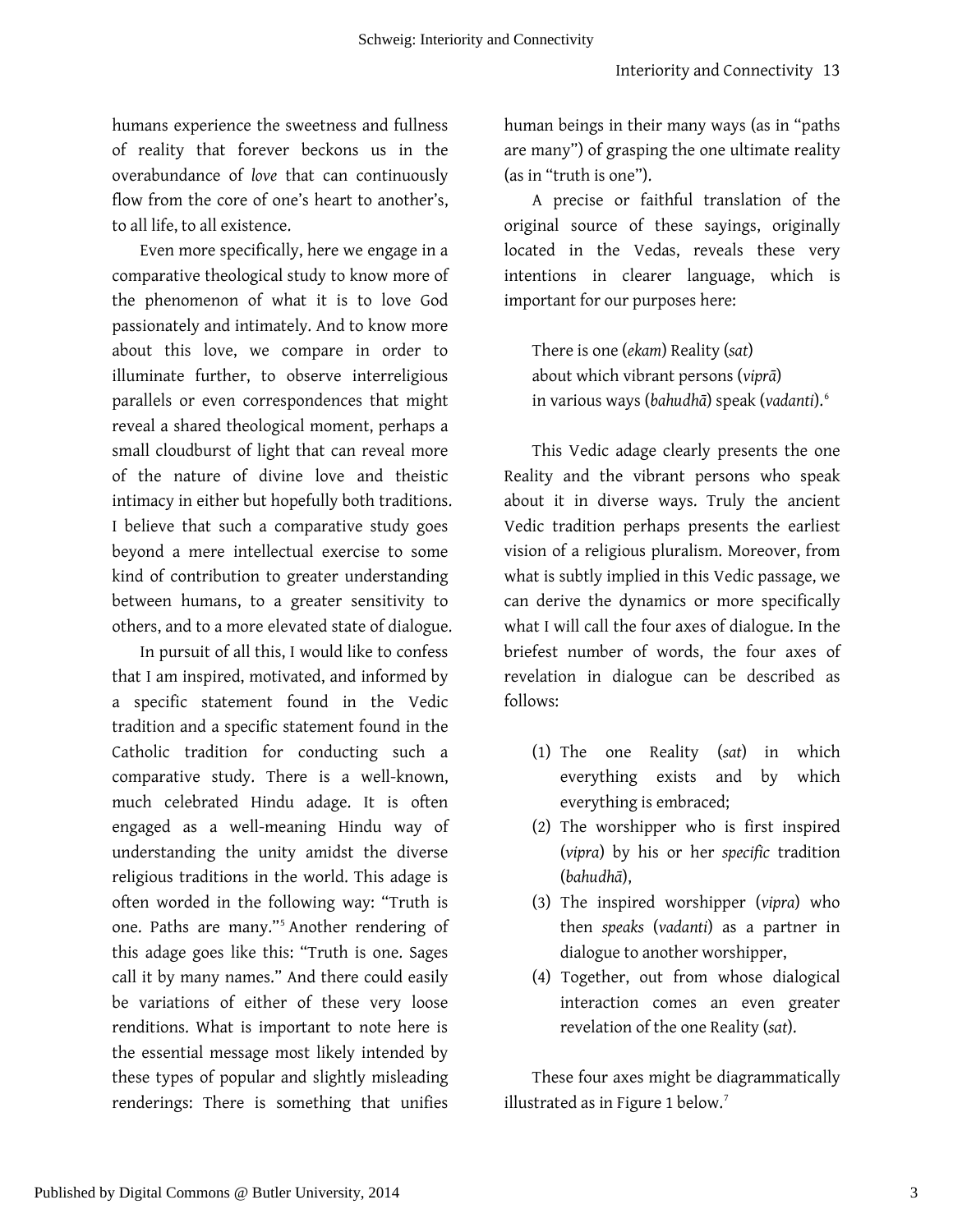

FIGURE 1.

These four axes of revelation in dialogue warrant further explanation.

(1) The first axis, identified as number one of the arrowed lines in Figure 1, conveys the all-embracing "one Reality" in which everything exists, all truths, all dialogues, etc. It is the divine embrace that a partner in dialogue should experience and feel behind everything. It represents the outermost reaches of existence that ultimately supports each and every dialogue and all such partners within dialogue. Each interlocutor feels an absolute humility in such a divine embrace of Reality. Moreover, there is "one reality" in which we all find ourselves, no matter what our faith orientation may be. Everything exists together in this one totality of reality no matter what religious truth we may hold as absolute, whatever we believe or truth claim we may make. Whatever exists is contained within this "one reality" which, in the Sanskrit, is

presented as *ekaṁ sat.* Here dialogue is benefitted by such a starting point and a priori orientation: it assumes that in each interlocutor there is a total openness, humility, and attitude of initial acceptance of any position in whomever it is that is encountered as one's partner in dialogue.

(2) This axis represents the tradition's ultimate vision of divine love, and the grasp of the one Reality. It also represents the interlocutor's depth experience of his or her tradition's truth or vision of the one Reality. Persons who directly experience a connection or a relationship with that one Reality do so through the truth or vision experienced and cultivated in and through a specific tradition. Each practitioner or worshipper is a *vipra* (literally "shaking"), a "vibrant" or a person "inspired" by tradition. Such deeply inspired persons shake or vibrate in their experience or relationship with what is perceived as "the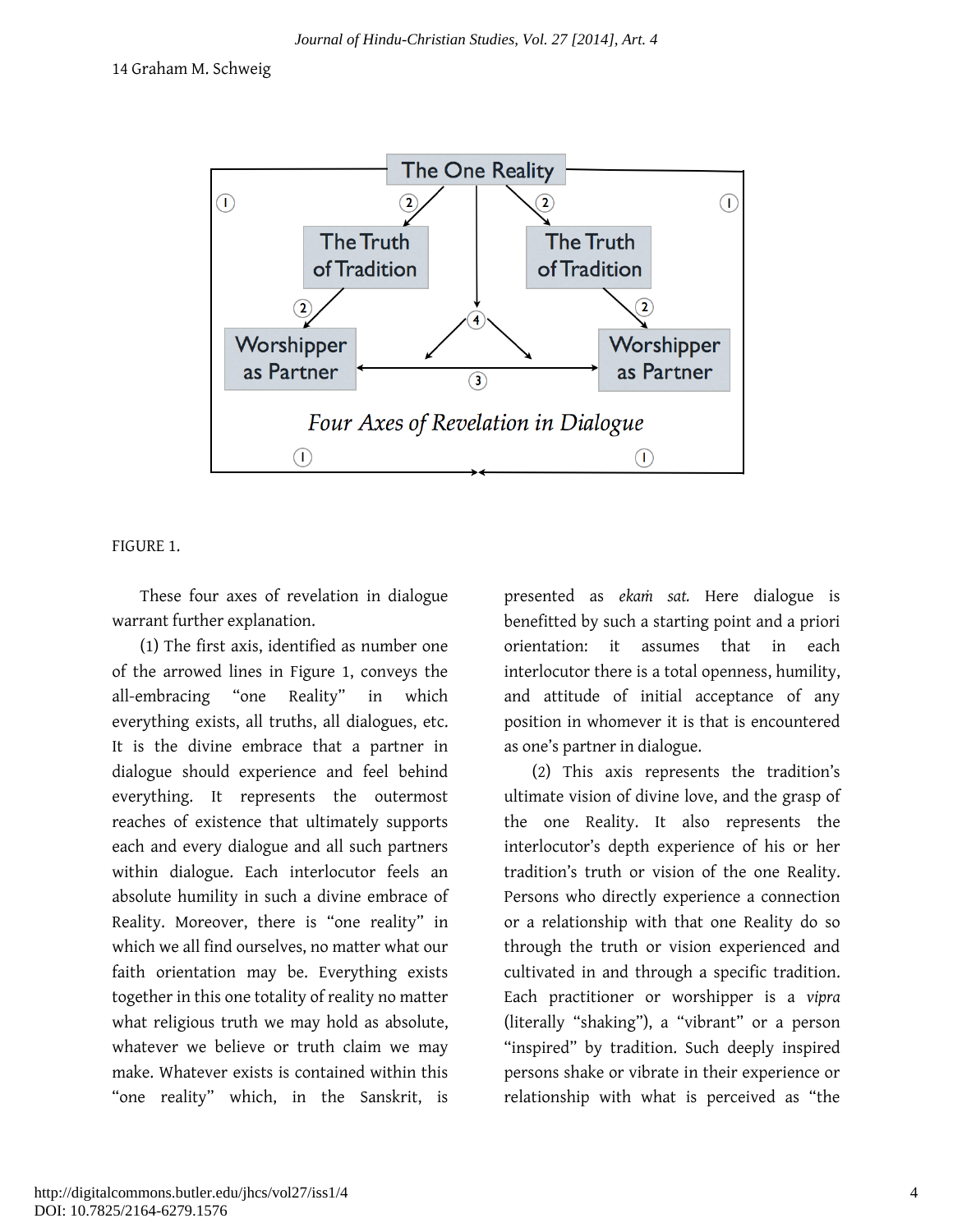absolute truth," through a specific tradition. This second axis understands that "the truth" or "the absolute truth (*satya*)" is not to be confused or conflated with the one Reality (*sat*). Rather, "the truth," pursued as the second revelational axis of dialogue, is the human reaching for reality. It is on this second axis that we can locate these two most powerfully influential sacred love stories, the Biblical Song of Solomon and the Bhāgavata's Rāsa Līlā, as delivering for their respective traditions the ultimate vision of love. By creating a dialogue, as it were, between these two texts, it is my hope that we are, in effect, paving the way for making connections between John and Krishnadāsa, poets and theologians who drew from revelational wellsprings of divine intimacy.

(3) When the worshipper within a tradition becomes a partner in dialogue, the third axis is activated. This partnership occurs when two interlocutors are moved to share what has so deeply moved and inspired each of them by "speaking" about that divine relationship with the one Reality that constitutes their "the absolute truth." From this level of sharing, at this third axis, comes a special bond between hearts, a deep trust between humans, which hardly constitutes any casual exchange. To the contrary, it itself is an act of love, a movement between two persons that itself constitutes a greater and greater intimacy of sharing what is deepest in each of their hearts. It is here that it is most appropriate to engage a question that St. Augustine asks at the start of one of his passages in his work, *Confessions*, to which he responds with the most beautiful prose: "What do I love when I love my God?"<sup>[8](#page-29-3)</sup> The very question presupposes a certain grasp of reality, a deeper sense of one's own more intimate

connection and vision of the divine, and a certain anticipation of a dialogue and even greater revelation of divine love. Here, my attempt is to conduct a dialogue between the two thinkers in the spirit of this Augustinian interrogative.

(4) The fullness of the one reality is such that there is no end to the experiences that such inspired persons can have of it, and thus the "various ways" of speaking about their relationships with the one Reality are endless. What will invariably emerge between partners in such a dialogue is the special kind of revelation of the one Reality that cannot be found anywhere else. The Rig Vedic passage thus reveals the unique form of revelation of the one Reality that will invariably form the very basis of authentic dialogue and the very ground on which a genuine religious pluralism is built, and further, expresses an interfaith ethos that forms a foundation from which ultimately a greater revelation of the one Reality will come.

#### Two scriptural portraits of divine intimacy

In both traditions, we can observe a theopoetics of divine love. The Song of Solomon (SS) functions as the foundational scriptural vision of divine love for Carmelite Catholicism, and the Rāsa Līlā (RL) similarly functions for Caitanya Vaishnavism. Yet there are more nuanced similarities and differences, no matter how blatant or subtle they may be, that are worth reviewing here, but only in pursuit of creating an authentic dialogue between both traditions.

While both passages can easily be classified as "sacred love stories," there are striking differences between them. Of course, the Semitic background and ethos of the SS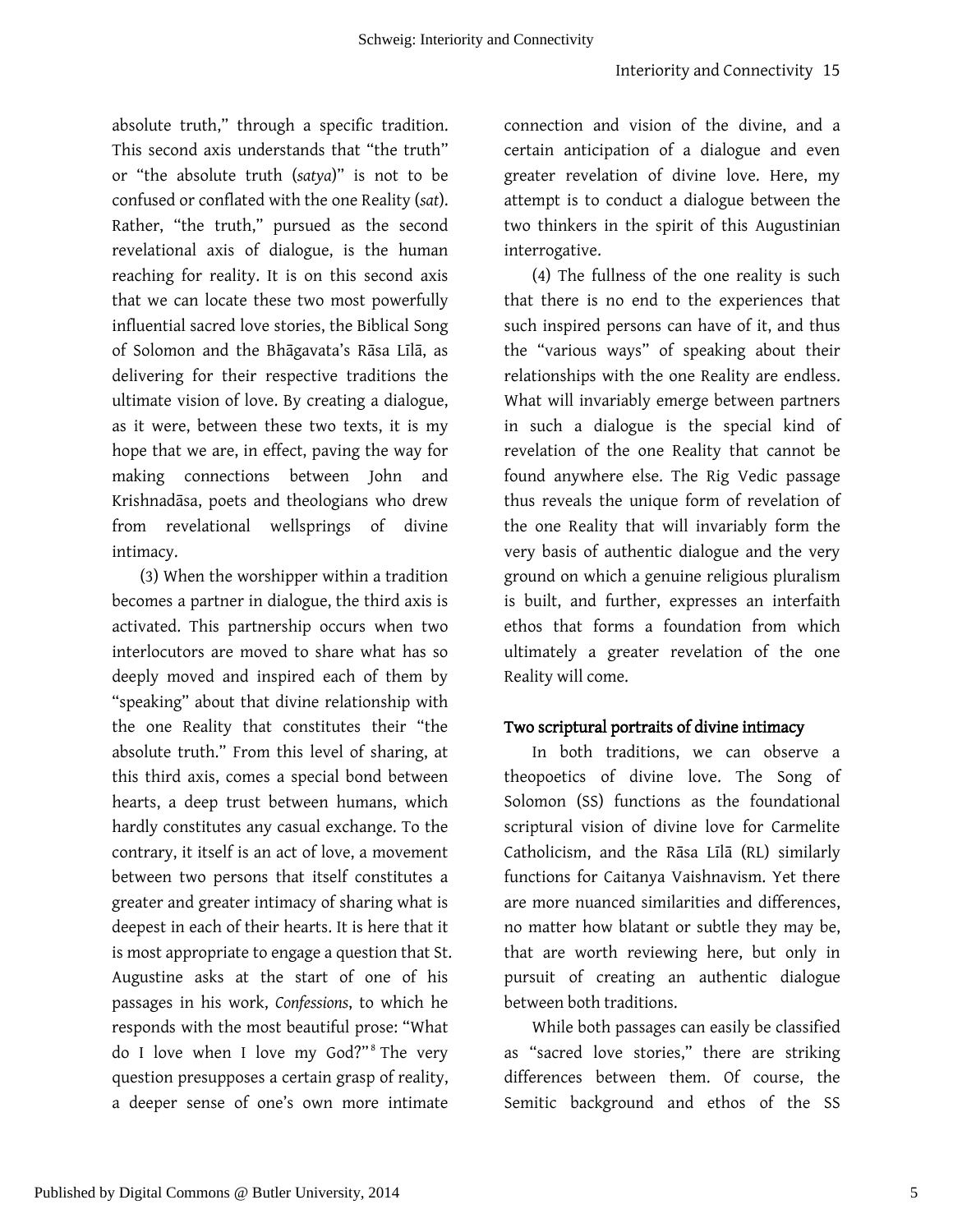certainly contrasts with the RL, which is saturated by its Indic background and ethos. And while both textual passages are found within the context of scripture and certainly deemed canonical, it is important to point out that the SS is found outside the core canon of the New Testament, as it is situated in the Hebrew Bible or "Old Testament," whereas the RL is found at the very pinnacle of the core canonical text, the Bhāgavata Purāna. The SS is also well known to be discontinuous with, or more autonomous from its surrounding texts within the Hebrew Bible. It stands on its own, due to its radically different subject matter than what is found in the Bible, and it contains nothing that is connected narratively or even theologically or historically to the rest of the Bible. It gains its attention, its appreciation and its sacred value by the very fact that it exists in the Bible. The RL, on the other hand, is integrated into and is a constituent part of the character and narrative flow of the whole of the Bhāgavata text.

There are further literary considerations. The SS is a patchwork quilt of raw poetic fragments, whereas the RL is a highly redacted, tightly put together drama and poem. The SS is an overtly erotic love story with no references to the divine, while the RL is a love story having erotic overtones with specific references to the divine. The former is apparently a romance of this world, while the latter appears to be a romance of a divine world. The former is described with impressionistic metaphor, and the latter with a certain amount of naturalism and realism. The SS has a singular heroine with a hint of the plurality of heroines, whereas the RL has a singular group of heroines with singular voices often representing the group. Although in both works, there is a

singular male hero, and there is a preponderance of the female voice in both (in fact, there is no other text within the Bible where the feminine voice is so prominent as we find in the SS, and similarly, it is also the case with the RL), it is the heroine who speaks on the nature of love, whereas it is the hero of the RL who speaks on the nature of love. In the SS, one finds eight chapter divisions with 117 numbered lines, while in the RL, one finds five neatly arranged continuous chapters divisions with 173 quatrain verses. The SS involves two unmarried lovers within a natural paradisal worldly setting, whereas the RL involves many adulterous heroines with an unmarried hero in a paradisal divine world. The presence of nature and its pastoral setting, with nuanced descriptions of the foliage and fruits in this paradisal setting is powerful in both passages, but yet plays different roles within the dramas of each.

#### The Song of Songs and the Rāsa Līlā in dialogue

The strong differences among these two great sacred texts are a testament to their uniquenesses, their self-contained worlds, their distinct portraits of divine love that are complete unto themselves as autonomous expressions that need nothing from anywhere else—portraits that indeed represent an exclusive knowledge and vision of the divine. At the same time, paradoxically, each text receives an intrareligious, intracanonical expansion, embellishment, and intensification of its portrait of love. This will be reviewed in the final section of this article. But what is important here is that while each text receives the utmost respect for their complete, perfect, and autonomous expression of divine love, it also receives, amazingly, even despite its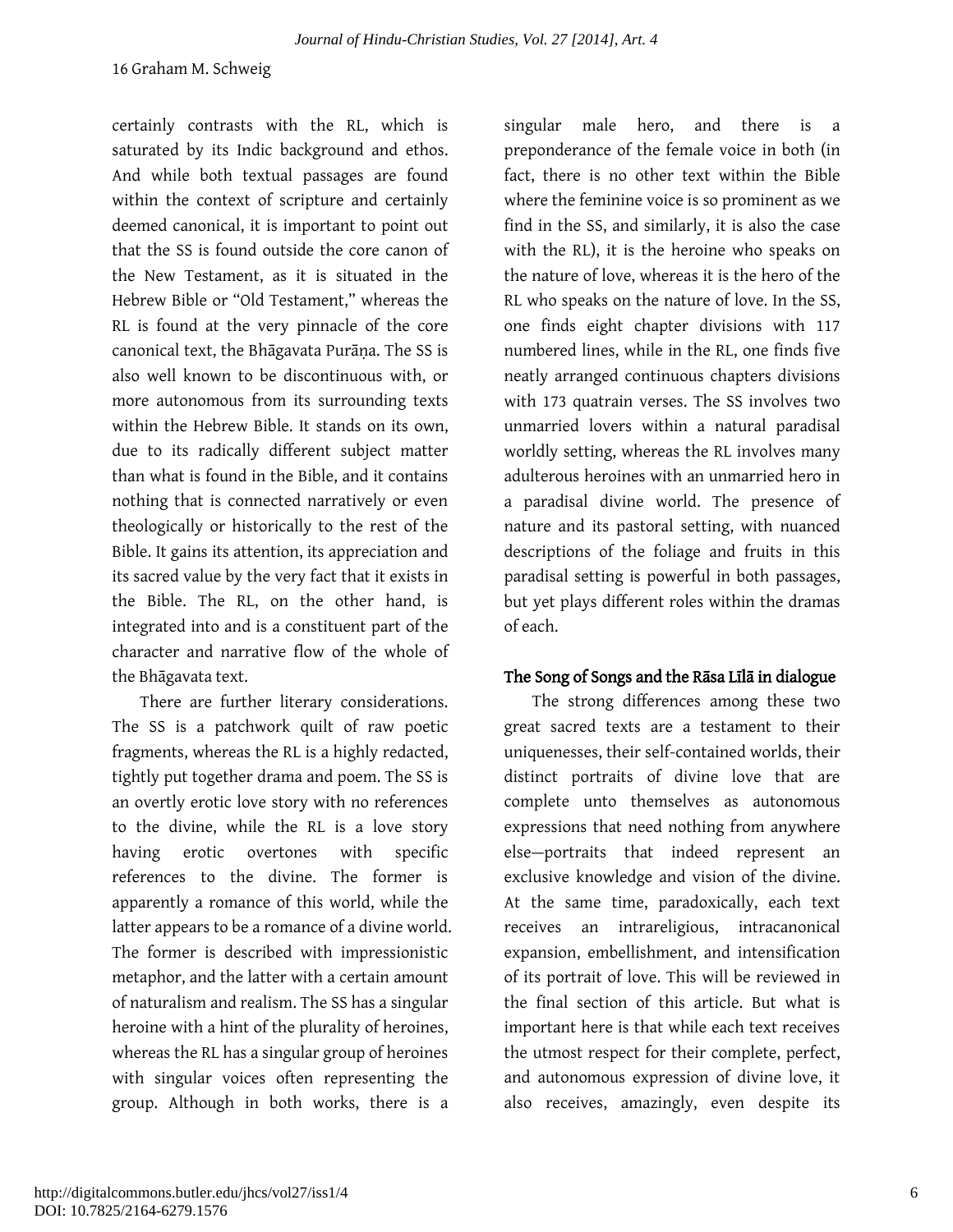ultimate status within the tradition, a furthering of its vision, a continuation, an expansion, an even deeper development of its depths of expression.

Here, we are stretching this continuation, expansion and development beyond traditional boundaries into an interreligious conversation that focuses on key theopoetic themes of divine intimacy. Here, we dare to share within the dynamic of a dialogue, a dynamic that assigns two shifting roles for each interlocutor: (1) reception, and (2) contribution, which results in lifting both partners into a heightened sense of connection, a certain subtle state of an interreligious communion, even revelation. My intention here, is that the back-and-forth of dialogue, the interplay between reception and contribution is perceived by the reader of this article when encountering the sixteen themes within love, provided below, in which select verses or lines from the SS and the RL participate but, of course, in their own particular ways.

Here it is my attempt to bring both these great texts into dialogue. All quoted passages for each work are taken from two specific translations of each work. For the biblical Song of Solomon, I am using *The Song of Songs,* by Ariel Bloch and Chana Bloch, [9](#page-29-4) and for the Bhāgavata's five chapters of the Rāsa Līlā, I use my own translation from my book, *Dance of Divine Love.*[10](#page-29-5) Below I present sixteen themes related to love that can be observed as present in some form in the poetry of both works. Each work speaks of the female lover, the heroine (or group of heroines), who symbolizes or represents the human soul or a divine personage, either in the singular or the plural, identified here in my headings as "The Lover." And each also speaks of the male lover, the

hero who symbolizes or represents a divine personage or divinity himself, identified in the themes as "The Beloved."[11](#page-29-6) Under each theme heading (in bold type), I first present the poetic lines or verses from the SS that engage this theme, and then I present poetic lines or verses from the RL that also engage this theme.

It is important to underscore that this dialogue is really the back-and-forth between the central element within two of the second axes of dialogue, namely "the truth of tradition," as represented by the two most exquisite scriptural expressions of divine intimacy according to certain Jewish-Christian and Hindu-Vaishnava traditions. Despite the differences between the two works, in voice for example, one text may demonstrate participation in a theme with a first person voice and the other may do so with a third person narrative voice—or in tone, or in setting, etc., it is my hope that the juxtaposition of these passages, subsumed by these various themes on love, will give way to a dialogue that must take place within us, the reader, and itself is fulfilled and yet is further advanced by the reader's considerations and reflections.

#### The Beloved's call to love

\_\_\_\_\_\_\_\_\_\_\_\_\_\_\_\_\_\_\_\_\_\_\_\_\_\_\_\_

Oh come with me, my bride, come down with me from Lebanon. Look down from the peak of Amana, look down from Senir and Hermon, from the mountains of the leopards, the lions' dens. SS 4.8

Seeing lotus flowers bloom and the perfect circle of the moon Beaming like the face of Ramā, reddish as fresh *kuṁkuma;*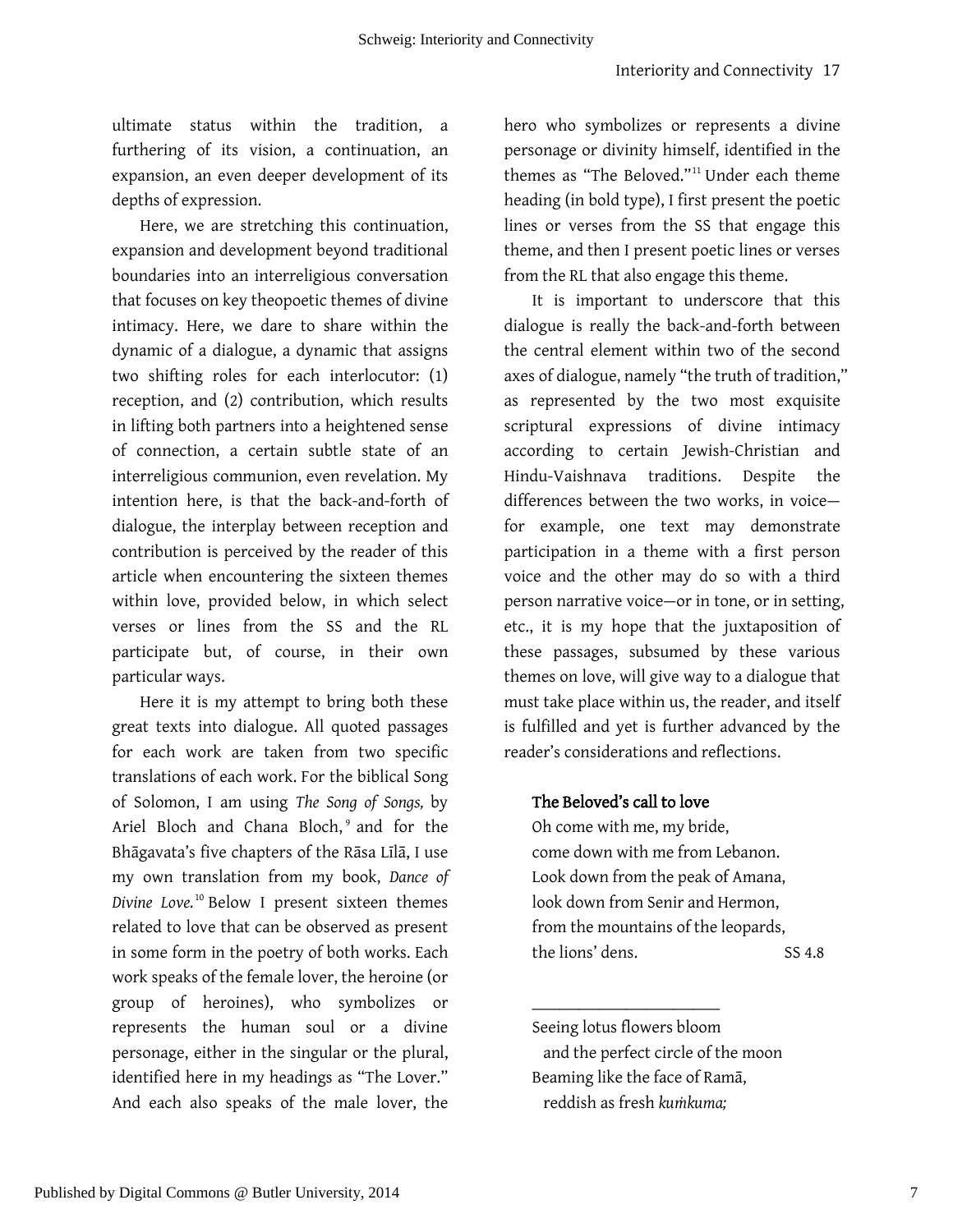Seeing the forest colored by the moon's gentle rays, He began to make sweet music, melting the hearts of fair maidens with beautiful eyes. RL 1.3 The Beloved as best among men And my beloved among the young men . . . SS 2.3 \_\_\_\_\_\_\_\_\_\_\_\_\_\_\_\_\_\_\_\_\_\_\_\_\_\_\_\_ O jewel among men . . . RL 1.38 The Lover as best among women Loveliest of women . . . SS 1.8 The Shepherd Like a lily in a field of thistles, such is my love among the young women. SS 2.2 Threescore are the queens, fourscore the king's women, and maidens, maidens without number. One alone is my dove, my perfect, my only one, love of her mother, light of her mother's eyes. Every maiden calls her happy, queens praise her, and all the king's women: SS 6.8-9 \_\_\_\_\_\_\_\_\_\_\_\_\_\_\_\_\_\_\_\_\_\_\_\_\_\_\_\_ Thus those who received honor from the Beloved Lord, Krishna, the great Soul, Thought themselves the best among all women in the world they then became filled with pride. RL 1.47 All the maidens love the Beloved All the young women want you. SS 1.3 Everyone of them wants you. SS 1.4 \_\_\_\_\_\_\_\_\_\_\_\_\_\_\_\_\_\_\_\_\_\_\_\_\_\_\_\_ O dear one, what woman in the three worlds would not abandon her noble character, After being overcome by the sweet melodious music of your flute? Seeing your beauty, the most magnificent in all the three worlds, The animals, trees, birds and cows are elated with bodily ripplings of bliss. RL 1.40 Love's awakening Chorus of Maidens "Who is that rising like the morning star, clear as the moon, bright as the blazing sun, daunting as the stars in their courses!" The Shepherd Then I went down to the walnut grove to see the new green by the brook, to see if the vine had budded, if the pomegranate trees were in flower.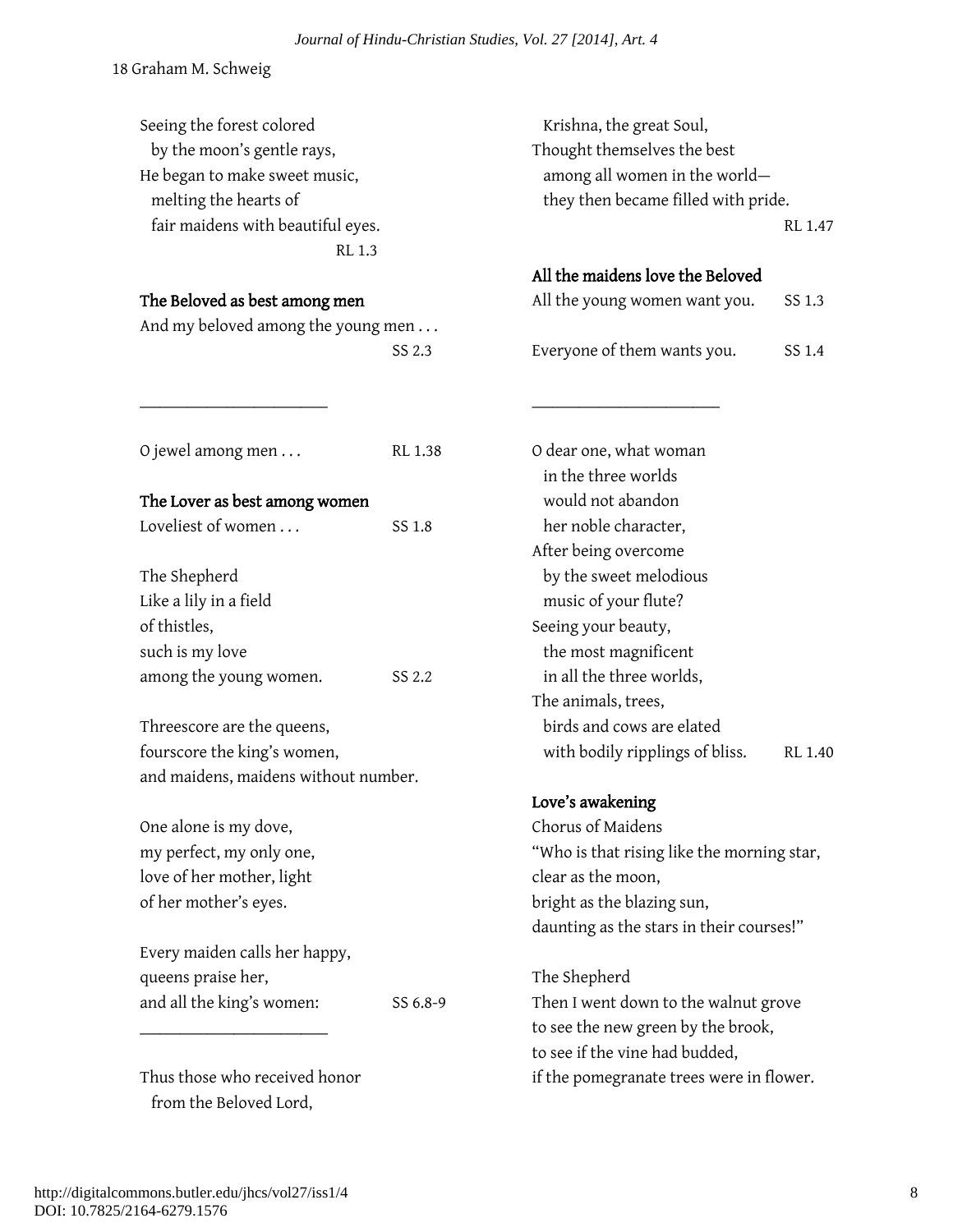And oh! before I was aware, she sat me in the most lavish of chariots. SS 6.10-12

\_\_\_\_\_\_\_\_\_\_\_\_\_\_\_\_\_\_\_\_\_\_\_\_\_\_\_\_

Even the Beloved Lord, seeing those nights in autumn filled with blooming jasmine flowers, Turned his mind toward love's delights, fully taking refuge in Yogamāyā's creative powers. RL 1.1

### Abandoning everything and running off for love

Take me by the hand, let us run together! SS 1.4

| Before day breathes,                  |         |
|---------------------------------------|---------|
| before the shadows of night are gone, |         |
| run away, my love!                    |         |
| Be like a gazelle, a wild stag        |         |
| on the jagged mountains.              | SS 2.17 |
|                                       |         |

The Maiden Hurry, my love! Run away, my gazelle, my wild stag on the hills of cinnamon. SS 8.14

Upon hearing that sweet music, their passion for him swelling, The young women of Vraja whose minds were captured by Krishna, Unaware of one another, ran off toward the place Where their beloved was waiting,

 $\_$ 

with their earrings swinging wildly.

RL 1.4

Some were massaging their bodies with oils or cleansing themselves; others applying ointment to their eyes. Their garments and ornaments in utter disarray, they hastened to be with Krishna. Their husbands, fathers, brothers all relatives endeavored to detain them. Since their hearts had been stolen by Govinda, they who were entranced did not turn back. RL 1.7-8 The Lover seeks the Beloved

At night in my bed I longed for my only love. I sought him, but did not find him.

I must rise and go about the city, the narrow streets and squares, till I find my only love. I sought him everywhere but I could not find him.

Then the watchmen found me as they went about the city. "Have you seen him? Have you seen the one I love?"

I had just passed them when I found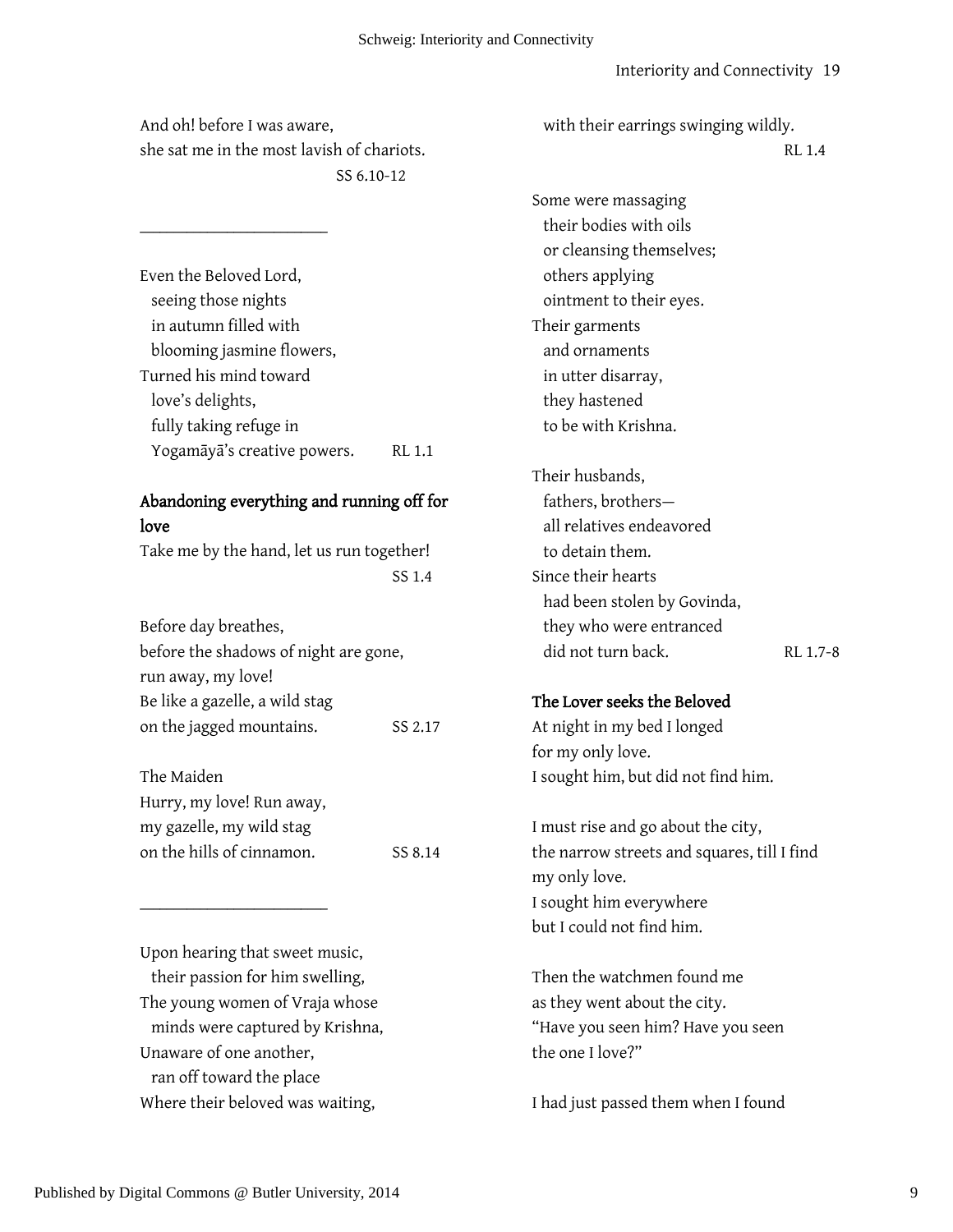| my only love.<br>I held him, I would not let him go |          | The Beloved seeks the Lover<br>And he calls to me: |            |
|-----------------------------------------------------|----------|----------------------------------------------------|------------|
| until I brought him to my mother's house,           |          | (The Shepherd)                                     |            |
| into my mother's room.                              | SS 3.1-4 | Hurry, my love, my friend,                         |            |
|                                                     |          | and come away!                                     |            |
| I opened to my love                                 |          | Look, winter is over,                              |            |
| but he had slipped away.                            |          | the rains are done,                                |            |
| How I wanted him when he spoke!                     |          | wildflowers spring up in the fields.               |            |
|                                                     |          | Now is the time of the nightingale.                |            |
| I sought him everywhere                             |          | In every meadow you hear                           |            |
| but could not find him.                             |          | the song of the turtledove.                        | SS 2.10-12 |
| I called his name                                   |          |                                                    |            |
| but he did not answer.                              | SS 5.6   | Then I went down to the walnut grove               |            |
|                                                     |          | to see the new green by the brook,                 |            |
|                                                     |          | to see if the vine had budded,                     |            |
|                                                     |          | if the pomegranate trees were in flower.           |            |
| By his movements,                                   |          |                                                    | SS 6.11    |
| affectionate smiles,                                |          |                                                    |            |
| passionate glances,                                 |          |                                                    |            |
| His attractive speaking                             |          |                                                    |            |
| and the passion of                                  |          | Dear ladies,                                       |            |
| his playfulness,                                    |          | indeed, for my sake alone                          |            |
| Their hearts were captivated;                       |          | You have abandoned the world,                      |            |
| those crazed women                                  |          | the Vedas and                                      |            |
| began to imitate various                            |          | even your relatives,                               |            |
| Actions of the Lord of Rama,                        |          | out of love for me.                                |            |
| losing themselves,                                  |          | It was out of love for you                         |            |
| fully absorbed in him.                              | RL 2.2   | that I became invisible,                           |            |
|                                                     |          | though you were never                              |            |
| Singing out loud about him                          |          | removed from my sight.                             |            |
| like deranged persons,                              |          | Therefore, you should not be                       |            |
| Together they searched                              |          | discontented with me-                              |            |
| from forest to forest.                              |          | O dearest ones,                                    |            |
| They inquired from trees,                           |          | I am your beloved!                                 | RL 4.21    |
| the lords of the forest,                            |          |                                                    |            |
| about the supreme Person                            |          | The Lover's passion for the Beloved                |            |
| Who is present internally and                       |          | Kiss me, make me drunk with your kisses!           |            |
| externally for all living beings,                   |          | Your sweet loving                                  |            |
| as heavenly air pervades all beings,                |          | is better than wine.                               |            |
| within and without.                                 | RL 2.4   |                                                    |            |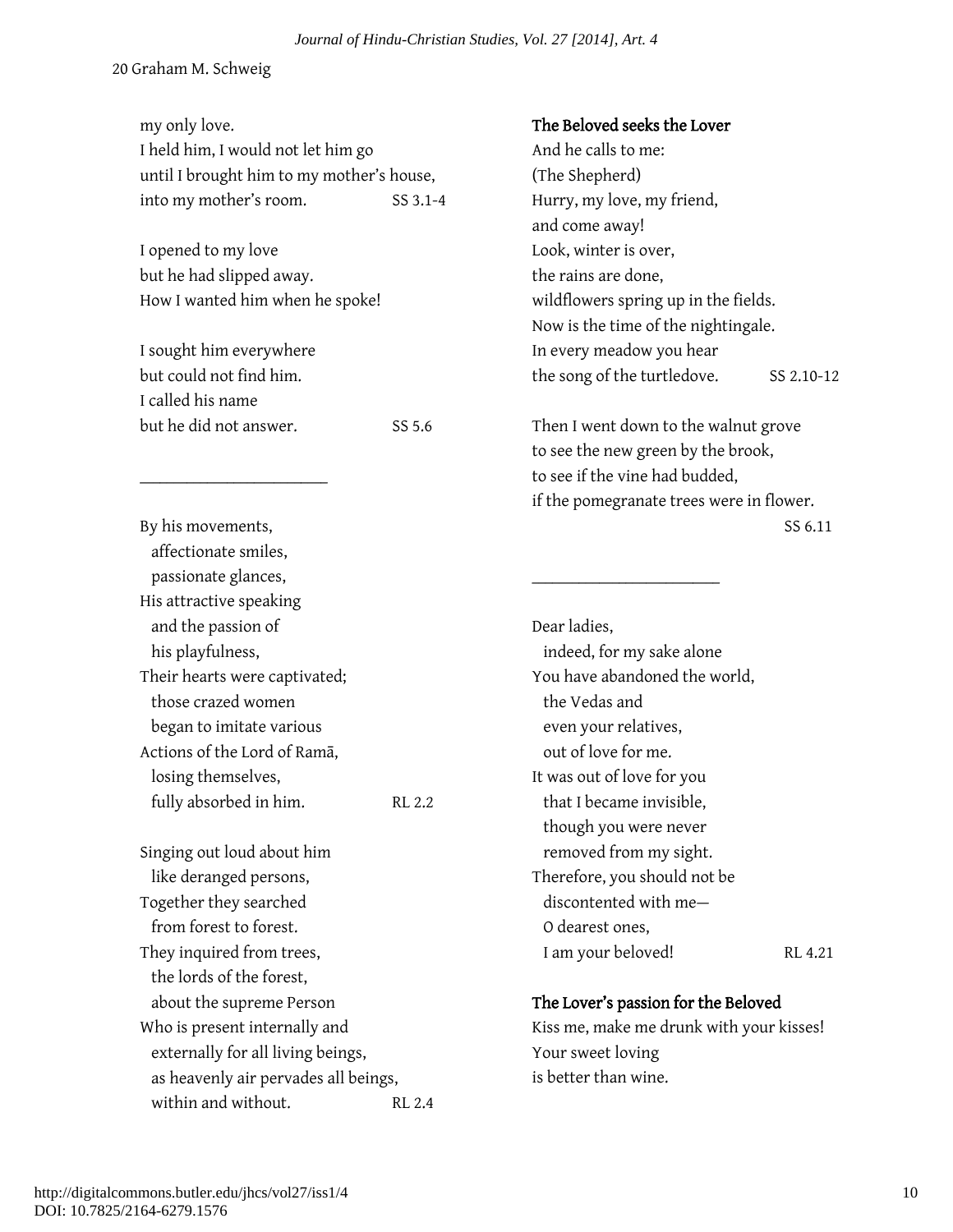#### You are fragrant, you are myrrh and aloes. . . . Take me by the hand, let us run together! My lover, my king, has brought me into his chambers. We will laugh, you and I, and count each kiss, better than wine. SS 1.2-4 That pleases my lover, rousing him even from sleep. . . . Come, my beloved, let us go out into the fields and lie all night among the flowering henna. Let us go early to the vineyards to see if the vine has budded, if the blossoms have opened and the pomegranate is in flower. There I will give you my love. The air is filled with the scent of mandrakes and at our doors rare fruit of every kind, my love, I have stored away for you. SS 7.10, 12-14 You have ravished my heart, my sister, my bride, ravished me with one glance of your eyes, one link of your necklace. And oh, your sweet loving, my sister, my bride. The wine of your kisses, the spice of your fragrant oils. Your lips are honey, honey and milk are under your tongue, your clothes hold the scent of Lebanon. SS 4.9-11  $\overline{\phantom{a}}$  , where  $\overline{\phantom{a}}$ O dear one, with the flood of nectar coming from your lips, Extinguish the fire burning within our hearts born of your sweet music, your glances and laughter. For if you don't, we shall place our bodies in the fire born of separation from you. Then, O friend, by means of meditation we shall go to the abode of your feet. RL 1.35 Acyuta, whose actions are exalted, whose jasmine-like teeth Shone forth from his eloquent smile, joined together with all of them, Whose faces were blossoming with loving glances; He was glowing like the full moon surrounded by stars. RL 1.43 Embracing them with wandering arms; playfully touching their hands with the tips of his fingernails Which then fell upon their breasts, belts, thighs, and hair; Conversing coyly with glances and laughter, He joyfully awakened the god of love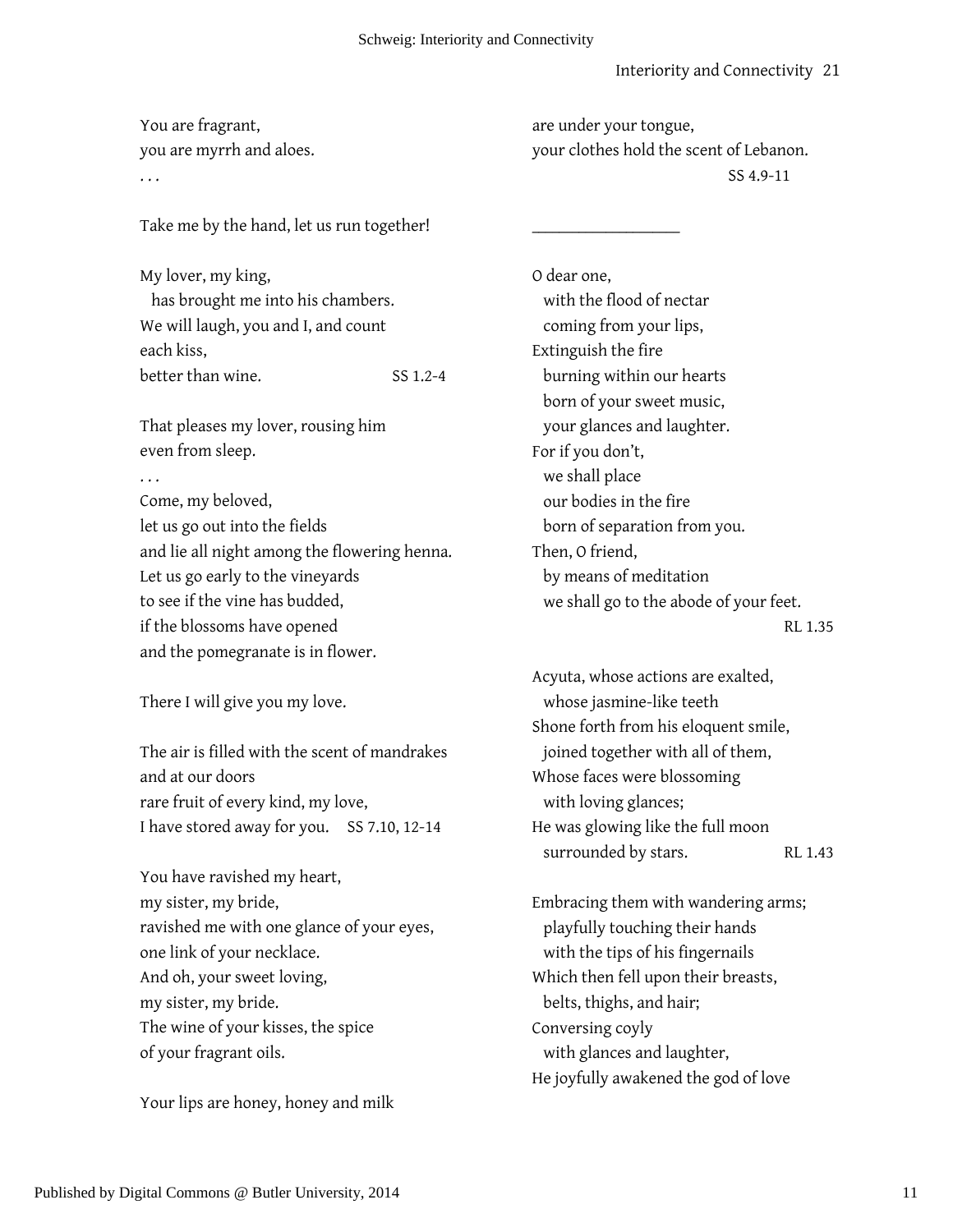in those beautiful young women from Vraja. RL 1.46

#### The Lover craves kisses of the Beloved

Kiss me, make me drunk with your kisses! SS 1.2

His mouth is sweet wine, he is all delight. SS 5.6

\_\_\_\_\_\_\_\_\_\_\_\_\_\_\_\_\_\_\_\_\_\_\_\_\_\_\_\_

| The nectar that           |         |
|---------------------------|---------|
| strengthens our love      |         |
| and vanquishes our grief; |         |
| The nectar that           |         |
| is abundantly kissed      |         |
| by the flute you play,    |         |
| Making everyone forget    |         |
| all other attachments;    |         |
| O hero, please bestow     |         |
| upon us this nectar       |         |
| of your lips!             | RL 3.14 |

### Oppositions to love experienced by the Lover

Chorus of Shepherds We have a little sister and she has no breasts. What shall we do for our sister when suitors besiege her?

If she is a wall, we will build a silver turret upon her. If she is a door, we will bolt her with beams of cedarwood. SS 8.8-9

Their husbands, fathers, brothers—

\_\_\_\_\_\_\_\_\_\_\_\_\_\_\_\_\_\_\_\_\_\_\_\_\_\_\_\_

 all relatives endeavored to detain them. Since their hearts had been stolen by Govinda, they who were entranced did not turn back.

Some Gopīs, unable to leave, had gone inside their homes. With eyes closed, fully absorbed in love, they meditated upon Krishna. RL 1.8-9

#### The Beloved's disappearance

I opened to my love but he had slipped away. How I wanted him when he spoke!

I sought him everywhere but could not find him. I called his name but he did not answer. SS 5.6

\_\_\_\_\_\_\_\_\_\_\_\_\_\_\_\_\_\_\_\_\_\_\_\_\_\_\_\_

Keśava could see how they had become intoxicated with their good fortune; Bestowing upon them his grace, in order to quell their pride, suddenly, right before them, he disappeared. RL 1.48

Thus addressed by his beloved, he replied, "Please climb on my shoulder." Then Krishna suddenly disappeared; the young woman was devastated.

RL 2.38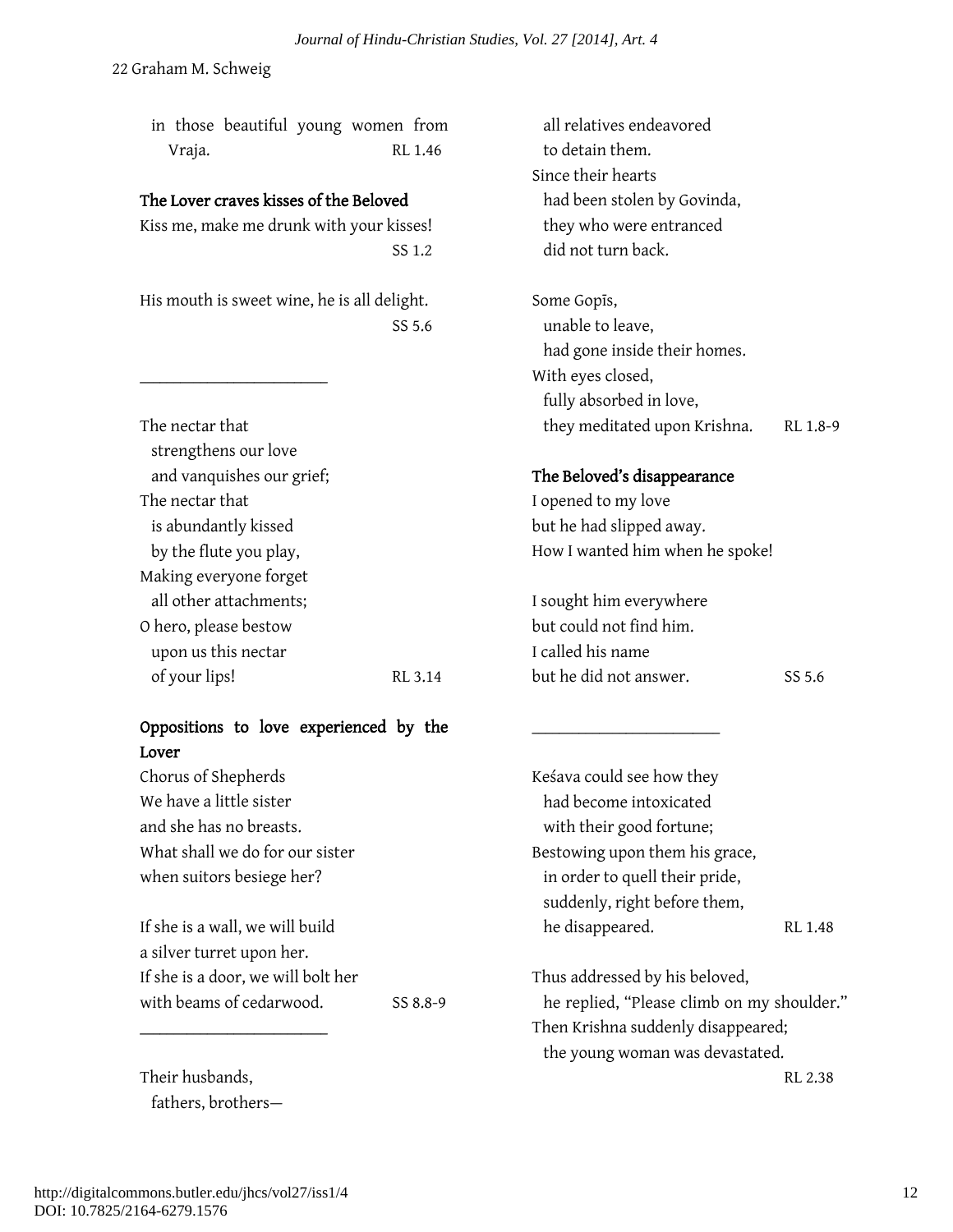#### Schweig: Interiority and Connectivity

#### Interiority and Connectivity 23

| The Lover's longing in love<br>I opened to my love<br>but he had slipped away.                                                                                                                                                                                                    |         | Why do you gaze at the Shulamite<br>as she whirls<br>down the rows of dancers?                                                                                                                                                                                                                               |          |
|-----------------------------------------------------------------------------------------------------------------------------------------------------------------------------------------------------------------------------------------------------------------------------------|---------|--------------------------------------------------------------------------------------------------------------------------------------------------------------------------------------------------------------------------------------------------------------------------------------------------------------|----------|
| How I wanted him when he spoke!<br>I sought him everywhere<br>but could not find him.<br>I called his name<br>but he did not answer.                                                                                                                                              | SS 5.6  | The Shepherd<br>How graceful your steps in those sandals,<br>O nobleman's daughter.<br>The gold of your thigh                                                                                                                                                                                                |          |
|                                                                                                                                                                                                                                                                                   |         | shaped by a master craftsman.                                                                                                                                                                                                                                                                                | SS 7.1-2 |
| O my Lord! My pleasure!<br>My dearest! Where are you?<br>Where are you,<br>mighty-armed Lord?<br>O Friend!<br>I am your miserable<br>maidservant-<br>please show me<br>that you are near!<br>Their minds were                                                                     | RL 2.39 | While dancing,<br>they sang out loud,<br>and the throats of those<br>so delighted by love<br>became reddened.<br>They were overjoyed<br>by the touch of Krishna,<br>and the whole universe<br>became filled<br>with their song.                                                                              | RL 5.9   |
| filled with thoughts of him;<br>they spoke about him constantly;<br>their movements<br>were no longer their own<br>for they were fully absorbed in him.<br>While praising<br>his qualities in song<br>they forgot their homes;<br>indeed, they even forgot themselves.<br>RL 2.43 |         | One of them, together with Mukunda,<br>sang out in pure embellished tones,<br>freely improvising on a melody.<br>Pleased by her performance<br>he honored her, saying<br>"Well done!" "Well done!"<br>Another one sang out that melody<br>in a stylized rhythmic pattern,<br>and he offered her much praise. |          |
| The Lover's dance of love<br>Chorus of Maidens<br>Again, O Shulamite,<br>dance again,<br>that we may watch you dancing!                                                                                                                                                           |         | Another, weary from<br>the Rāsa dance,<br>stood beside the one<br>who carried a baton;<br>Placing her arm<br>around his shoulder,                                                                                                                                                                            |          |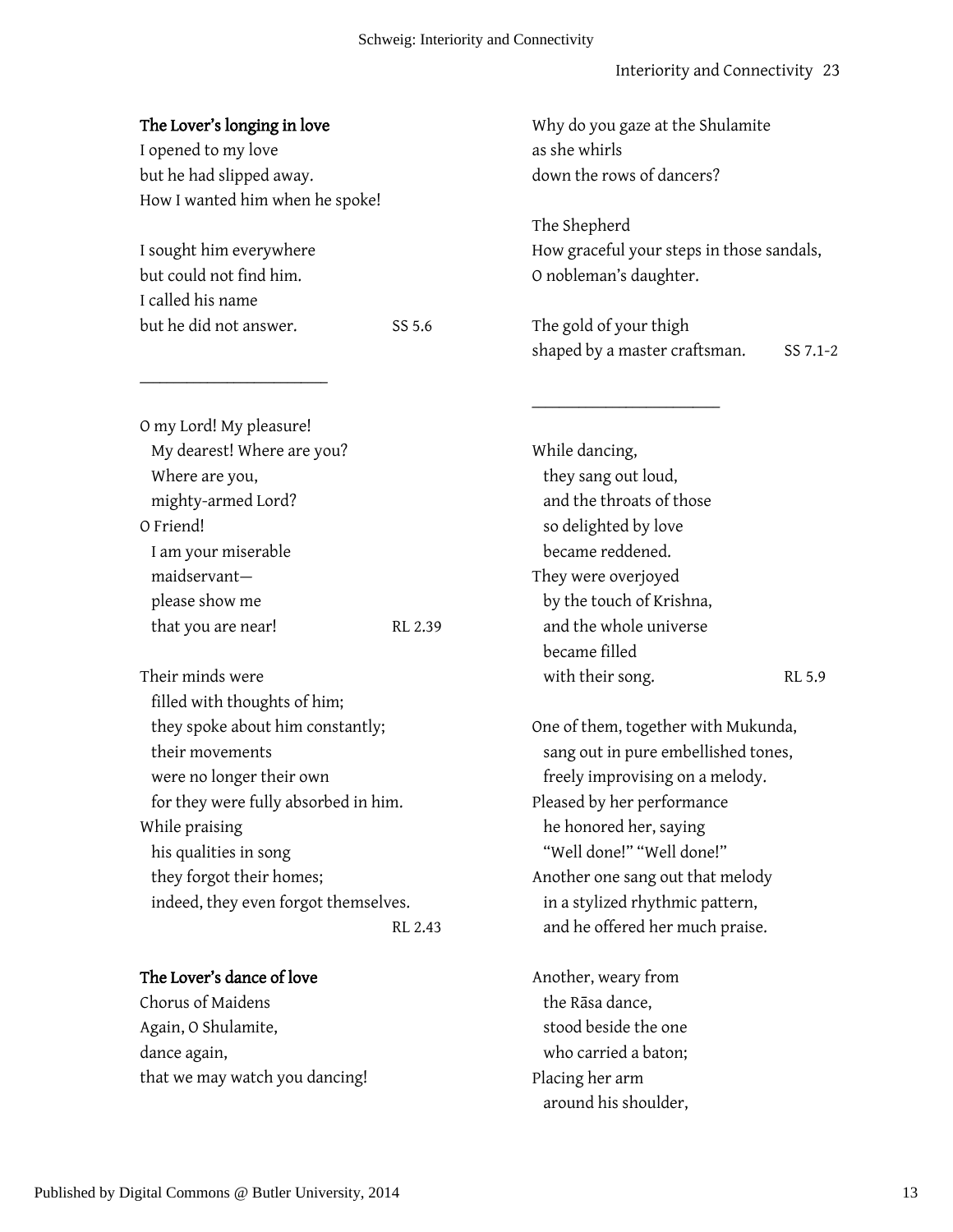| her jasmine flowers                    |            | Your eyes! Turn them away                       |
|----------------------------------------|------------|-------------------------------------------------|
| and bracelets slackened.               | RL 5.10-11 | for they dazzle me.                             |
|                                        |            |                                                 |
| The nature of love                     |            | Your hair is like a flock of goats              |
| Bind me as a seal upon your heart,     |            | bounding down Mount Gilead.                     |
| for love is as fierce as death,        |            | Your teeth white ewes,                          |
| its jealousy bitter as the grave.      |            | all alike,                                      |
| Even its sparks are a raging fire,     |            | that come up fresh from the pond.               |
| a devouring flame.                     |            | The curve of your cheek                         |
|                                        |            | a pomegranate                                   |
| Great seas cannot extinguish love,     |            | in your thicket of hair.<br>SS 6.4-7            |
| no river can sweep it away.            |            |                                                 |
| If a man tried to buy love             |            |                                                 |
| with all the wealth of his house,      |            | I am unable to reciprocate                      |
| he would be despised.                  | SS 8.6-7   | your faultless love for me,                     |
|                                        |            | your own purity,                                |
|                                        |            | And all that you have                           |
|                                        |            | sacrificed for me,                              |
| I am unable to reciprocate             |            | even over the lifetime                          |
| your faultless love for me,            |            | of a great divinity.                            |
| your own purity,                       |            | Severing strong ties                            |
| And all that you have                  |            | to your homes so difficult                      |
| sacrificed for me,                     |            | to overcome, you have                           |
| even over the lifetime                 |            | lovingly worshiped me.                          |
| of a great divinity.                   |            | May your reward be                              |
| Severing strong ties                   |            | your own purity.<br>RL 4.22                     |
| to your homes so difficult             |            |                                                 |
| to overcome, you have                  |            | unique poet-theologians of<br>divine<br>Two     |
| lovingly worshiped me.                 |            | intimacy                                        |
|                                        |            | In the most general terms, the intimacy         |
| May your reward be                     |            | between the soul and God, between the Lover     |
| your own purity.                       | RL 4.22    | and the Beloved, and the love between them,     |
|                                        |            | are described by both John and Krishnadāsa in   |
| The purity of love                     |            | great depth in their respective works, as each  |
| The Shepherd                           |            | relies on what they perceive as the most        |
| You are beautiful, my love, as Tirzah, |            | important scriptural expressions of divine love |
| majestic as Jerusalem,                 |            | and intimacy. They both draw from a variety of  |
| daunting                               |            | core and peripheral canonical sources, but      |
| as the stars in their courses.         |            | mostly from the SS for John and the RL for      |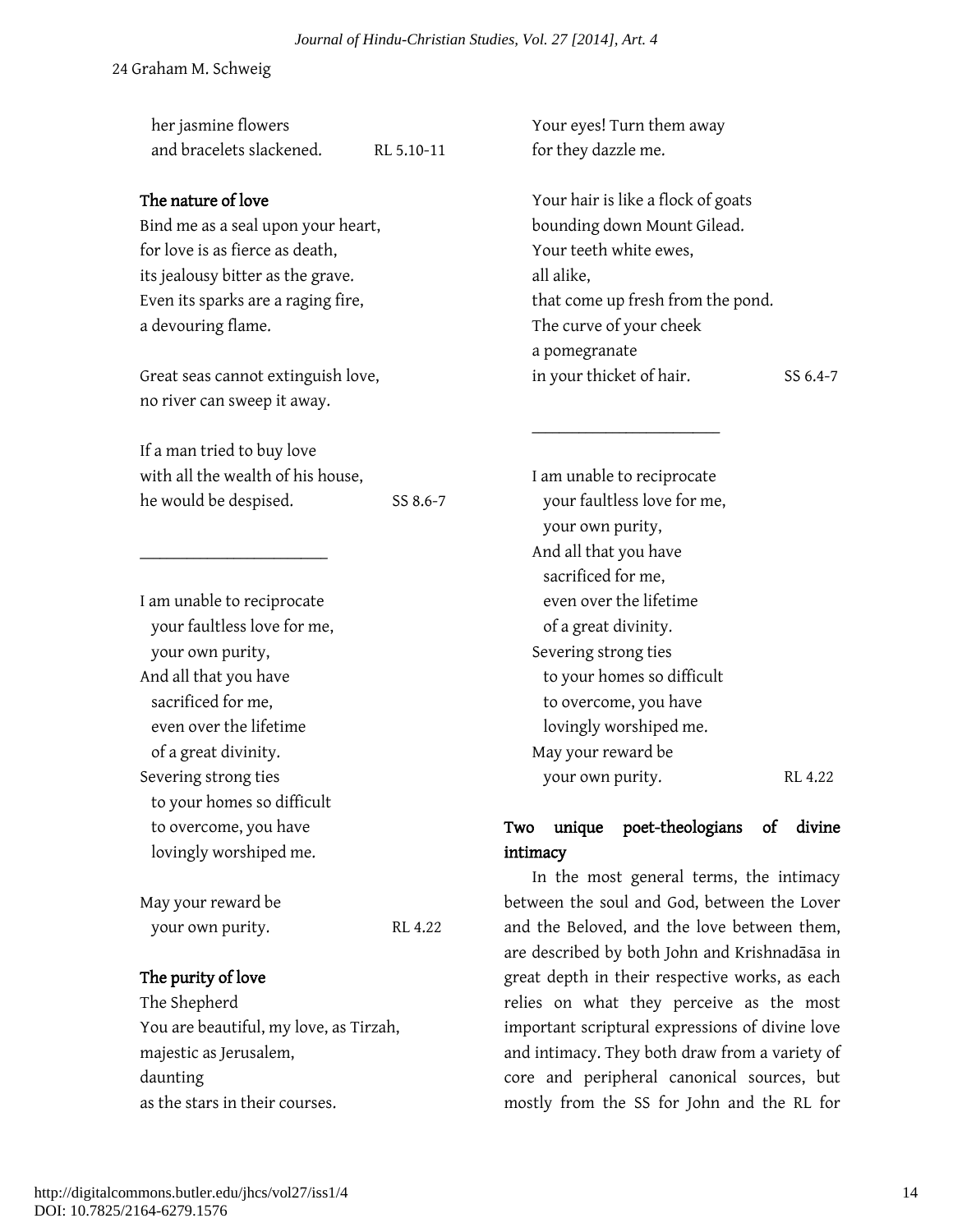Krishnadāsa, the ultimate scriptural statements within their canonical core texts. Each obviously, however, provides different nomenclature, identifications, and descriptions with different shades and degrees of vividness, as well as different spiritual environments and worlds. When experiencing the SS and RL in dialogue with one another, these differences have easily come more into focus. So it is the case with each of our poet-theologians.

John and Krishnadāsa present an altogether different "theography" of divine love. When John speaks of *amor de Dios* ("love of God"), or *amor divino* ("divine love") and when Krishnadāsa speaks of *prema-bhakti* ("pure love of God"), or *śuddha-bhakti* ("pure devotion"), they are describing different portraits of union and divine intimacy. John presents the female lover in the SS as the soul as the *esposa* or "bride," and John calls the male lover in the SS a bridegroom, even though they are not referred to as such in the SS itself. [12](#page-29-7) The bride attains union with God, who is the *esposo* or the "bridegroom," identified as Christ, in the *matrimonio espiritual,* or "spiritual marriage*.*" The imagery of the bride and Bridegroom is impressionistic, that is, selectively detailed imagery with much left to the imagination. Krishnadāsa presents the soul ultimately as a *gopī* (literally, a "cowherd maiden," or connotatively a paramour-consort). The *gopī* attains union with God, who is the supremely beautiful, playful, and delightful bluish cowherd boy, or *gopa*, identified as Krishna, in his *līlā*, or amorous acts, known more generally as *mādhurya-līlā*, or more specifically as *śṛṅgārarasa.* The imagery of Krishna with the *gopīs* is naturalistic, elaborately detailed with picturesque vividness.

Each presents similar metaphysical relationships for divine intimacy, that is, any relationship with God in which the soul and God are eternally distinct entities who are united with one another by a love that resembles the dearest and closest of loving feelings and exchanges between humans, namely, the conjugal or romantic or even erotic, lover-beloved relationship. Both traditions join together human love with divine love, in imagery and in a theological drama. Each asserts that the love in divine intimacy is not to be construed as the love of this world, but a love that is radically different than the love of this world; a love that constitutes an absolute level of purity of consciousness while so-called "erotic" imagery is employed to represent the intensity of this pure love.<sup>[13](#page-29-8)</sup> Each describes a spiritual energy that belongs to a divine realm in which both God and the soul lose themselves in love. The soul and God elope in a mystical realm, as it were, that is not of this world and it is not of heaven either. The soul leaves the pleasures and miseries of this world to be with an intimate deity who is no longer functioning as the Creator or the generator of the cosmos. They meet in a realm that is not exactly their own, be it the "bridal chamber," or the "groves of Vrindaban." This domain is a world of love, a realm of spiritual energy that possesses a life all its own, a spiritual world away from the everyday world and the divine "burdens" of cosmic management, a world that is perfectly suitable for the intimate exchanges of love between God and his devotee.

The world of divine intimacy that both authors establish supports an image of this special realm for both the soul and God, because, as they both show, supreme love itself has a life of its own, even beyond God and the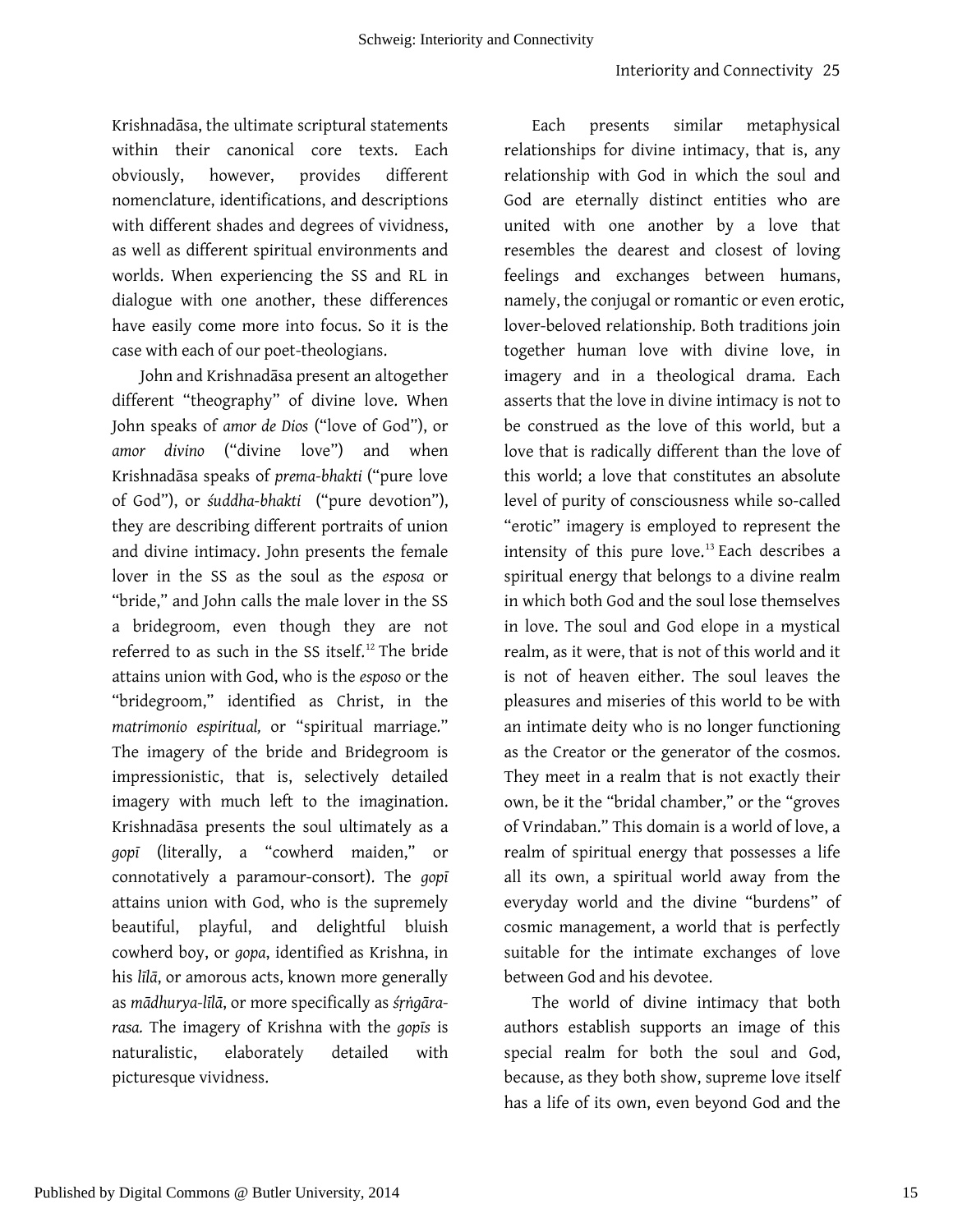soul. In John it is called the *espiritu santos* ("holy spirit"), and in Krishnadāsa it is called the *yoga māyā* ("mystical energy of union"). This "spirit" or "energy" comes from God, and yet it is something on which even he, as well as souls, becomes dependent, and thus it remains separate from him.

#### Intensification of divine intimacy in John

From the foregoing we were able to observe the ways in which the visions of divine intimacy as presented in the foundational sacred texts for the Carmelite and Vaishnava traditions participated in the many articulated themes and dynamics within love. Here we will observe the ways that both John and Krishnadāsa participate in a process of intensifying their visions of divine intimacy. Effectively, they each, in their own ways, allow for a further unfolding of a revelation of divine intimacy. This process consists of a blending, even a fusing, of what is perceived as the key elements from the most important expressions of divine intimacy within both their peripheral and core canonical works. For our poettheologians, the interiority of contemplation is deepened by making certain connections within and between specific dimensions of intimacy among scriptural writings. Consequently, these connections themselves constitute a greater revelation of divine intimacy, informing and deepening contemplation.

From John's description of what contemplation entails through a colorful metaphor, we can surmise the very contemplative process through which he himself goes. Contemplation for John has the traits of the solitary bird, traits that John states "must be possessed by the contemplative soul":

The traits of the solitary bird are five: first, it seeks the highest place; second, it withstands no company; third, it hold its beak in the air; fourth, it has no definite color; fifth, it sings sweetly."[14](#page-29-9)

He then elaborates on all five:

These traits must be possessed by the contemplative soul. It must rise above passing things, paying no more heed to them than if they did not exist. It must likewise be so fond of silence and solitude that it does not tolerate the company of another creature. It must hold its beak in the air of the Holy Spirit, responding to his inspirations, that by so doing it may become worthy of his company. It must have no definite color, desiring to do nothing definite other than the will of God. It must sing sweetly in the contemplation and love of its Bridegroom.<sup>[15](#page-29-10)</sup>

The actions John describes of a solitary bird constitute the actions that naturally occur in love: a person in love naturally rises above everything, is naturally focusing on the beloved away from everything else, is naturally inspired and drawing from the love and beauty of the beloved, and is naturally singing sweetly about the one who is loved. But here the beloved, or object of love, is described as "the Bridegroom." Interestingly, and important for our discussion here, is the obvious—there is no mention of God, or for that matter, Jesus, as a Bridegroom in the New Testament.

John drew extensively in his extensive writings from a plethora of scriptural texts within the whole biblical canon. Indeed, the greatest quantity of references and quotations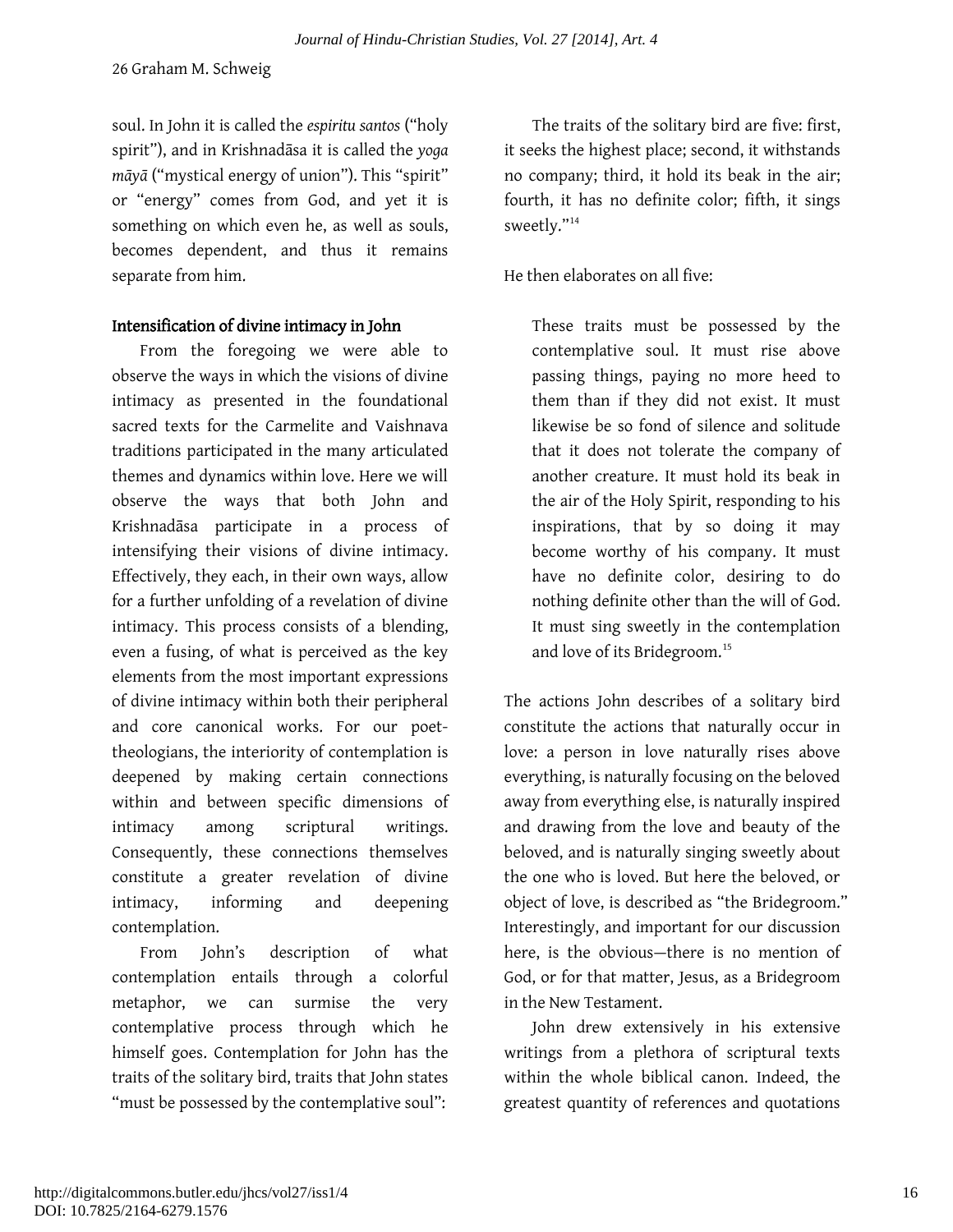come from the book of Psalms, the Song of Solomon, and then the Gospels of Matthew, Luke, and John, Isaiah, and so on. However, it is clear that John drew his greatest inspiration from two canonical sources, one peripheral and one central to the Christian canon: the Biblical Song of Solomon and the New Testament's Passion of Christ, respectively. It is precisely these two passages, these two sources that are fused to paint a more intimate portrait of the divine that depicts Christ as the divine bridegroom, and the deeply contemplative soul as the bride.

John's contemplation brings together his vision of divine intimacy in his erotically charged poetry. His vision of divine love depicts an intensity of longing and belonging between the bride and Christ, the bridegroom, further intensified by motifs of suffering imagined in the passion. John's contemplation draws from the visions provided by two scriptural texts, primarily, and then expresses the intensity and depth of feeling through his own poetry on divine love. John writes poetry that is imitative of the SS and engages the motifs of the suffering Jesus. In the following examples, note the various expressions that blend love and suffering. The first two opening verses of his poetry in *The Spiritual Canticle* are especially demonstrative of this blend (bolded print mine), in which the first person voice of the female lover, or the Bride, is speaking:

- 1. Where have you hidden, Beloved, and left me moaning? You fled like the stag after wounding me; I went out calling you, but you were gone.
- 2. Shepherds, you who go

up through the sheepfolds to the hill, if by chance you see him I love most, tell him I am sick, I suffer, and I die.

Certainly it is possible to find some of these themes of suffering in the biblical Song of Solomon, but not with nearly the level of intensity as we can observe here in John's words.<sup>[16](#page-29-11)</sup>

Other passages from John's Canticle similarly contain this blend of suffering and love: "All who are free / tell me a thousand graceful things of you; / all wound me more and leave me dying . . ."<sup>[17](#page-29-12)</sup> and "Why, since you wounded / this heart, don't you heal it?"[18](#page-29-13) And finally, in the voice of the beloved Bridegroom, we find words in the third person declaring that he too experiences the wound of love: "... he alone, who also bears in solitude the wound of love."[19](#page-29-14) Additionally, in the poetry of John's work, *The Living Flame of Love,* we find in the words of its opening stanza a very dramatic expression of this blend: "O living flame of love / that tenderly wounds my soul / in its deepest center! . . ." And in the work's second stanza, again, we observe not only the positive value of suffering or death, but its salvific function as well as its role in intensifying love:

2. O sweet cautery,

O delightful wound!

O gentle hand! O delicate touch that tastes of eternal life And pays every debt! In killing you changed death to life.

John devotes much of his writing to explain these expressions of being wounded, of dying, of death, of killing, or moaning, etc., in love,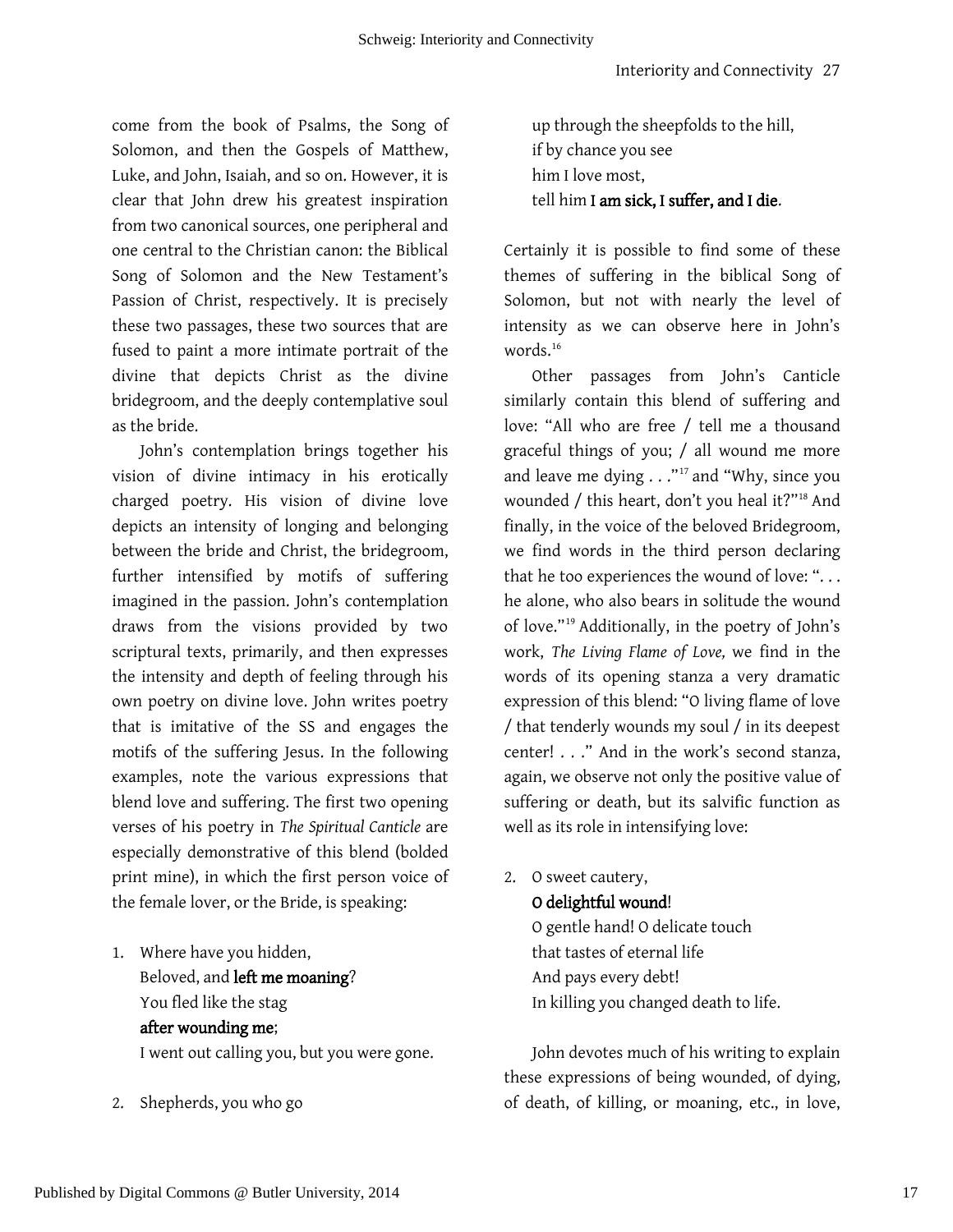particularly in the exegetical commentaries he provides to elaborate on his own poetry. We find especially such explanations in the comments to the stanzas presenting these phrases. For example, in the following John explains the elements of wounding, slaying, sickness, and blends these with the elements of healing, living, health, etc.:

3. Her [the soul's] complaint is not that he wounded her—for the more a loving soul is wounded the more its love is repaid—but that in sorely wounding her heart, he did not heal her by slaying her completely. The wounds of love are so sweet and delightful that if they do not cause death they cannot satisfy. Yet they are so delightful that she would want them to wound her sorely until they slay her completely. Consequently she says: "Why, since you wounded this heart, don't you heal it?" This is equivalent to saying: Why, since you wounded this heart until it has become sorely wounded, do you not heal it by wholly slaying it with love? Since you cause the sore wound in the sickness of love, may you cause health in the death of love. As a result the heart, wounded with the sorrow of your absence, will be healed with the delight and glory of your sweet presence.<sup>[20](#page-29-15)</sup>

From the foregoing, it is clear that John blends the lover-beloved theme of the Song of Solomon with themes arising from the passion, death, and resurrection of Jesus. Deep contemplation on the one intensifies and brings out the elements of the other. The agony of God's absence, its sickness, its passion, its ability to mortally wound the heart of the soul, or bride of Christ, becomes itself the source of healing, eternal life, a source of "delight and glory," a resurrection, as it were, of a reunion between the bride and bridegroom.

Perhaps one of the most dramatic instances in which we can observe a blending of the seemingly incompatible themes of the crucifixion and bridal mysticism is found in the ink drawing of the crucifixion that John executed after coming out of a deep contemplative trance. The composition stands out in the history of crucifixion art: normally, almost invariably, crucifixion depictions in art place the viewer in front of the crucified Jesus, or from an angle on ground level, more or less looking up at Jesus. Here, however, John places the viewer at a three-quarter aerial view above looking down at Jesus, who is darkened by shadow as his body strains forward while his bloody arms and hands with stakes through them are stretched backward to the cross, with the source of light coming from behind it.<sup>[21](#page-29-16)</sup> The important point to be made here is how this image powerfully presents this fusion of bridal mysticism with the crucifixion event, beautifully articulated in a poetic passage written by John, in which Jesus speaks to God, the Father, and explains that he will die for his bride and deliver her unto him:

". . . I will go and tell the world, spreading the word of your beauty and sweetness and of your sovereignty. I will go seek my bride and take upon myself her weariness and labors in which she suffers so; and that she may have life, I will die for her, and lifting her out of that deep,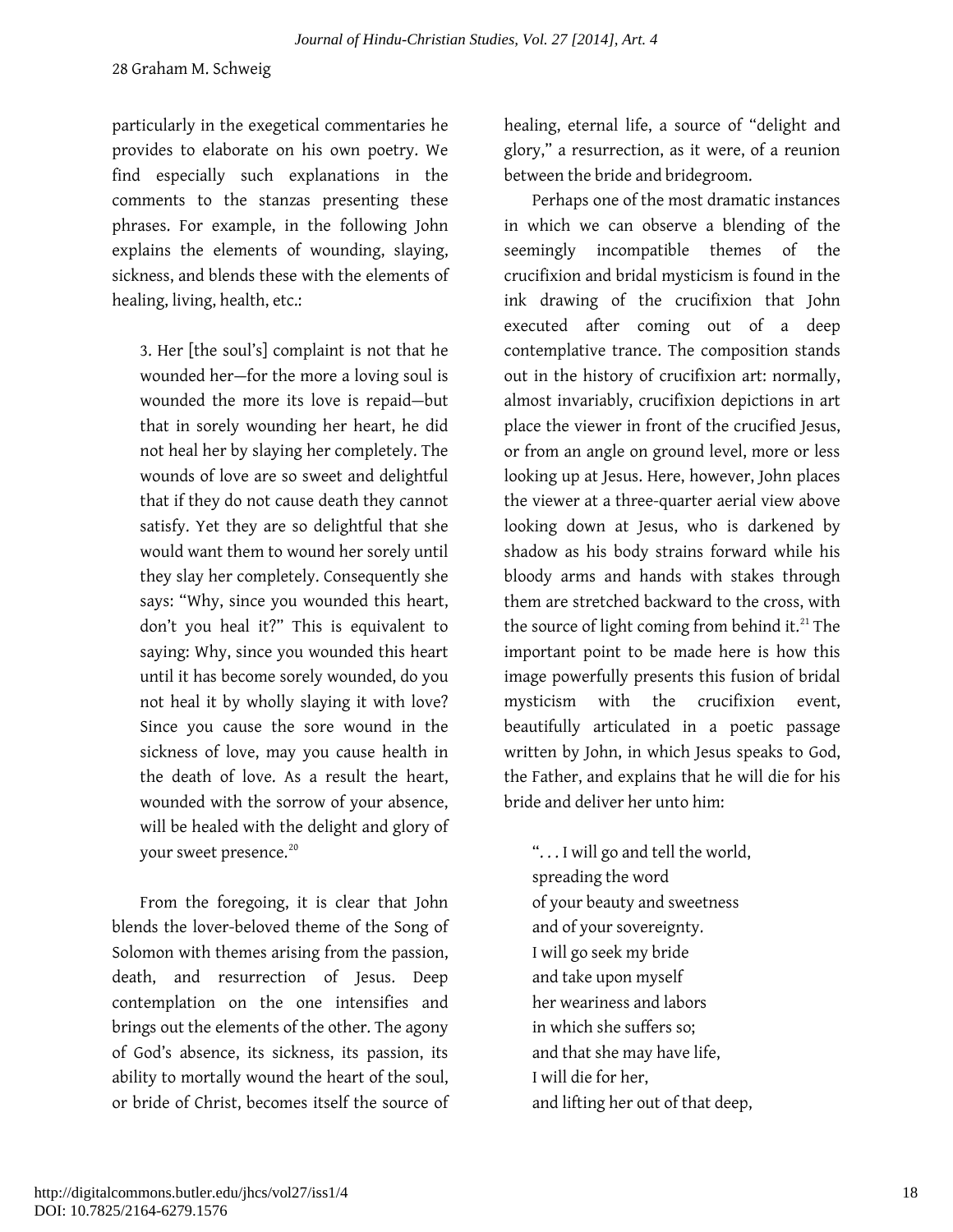#### I will restore her to you."<sup>[22](#page-29-17)</sup>

Interestingly, John warns his followers against objects or images for meditation. Despite this, he created his famous drawing of the crucifixion which was precipitated by his own deep contemplation. The small pen drawing of the crucifixion that John created following his experience of a deep trance illustrates how he blended the two unlikely themes of the passion and death event with the relationship dynamics within bridal mysticism. Here we have observed the intertextual coalescence of significant themes and key elements from within canonical boundaries. This coalescence gives rise to a newer more intensified vision of divine intimacy, a deeper contemplation, a revelation of intertextual connections that elevates a community's focus.

### Intensification of divine intimacy in Krishnadāsa

In the Vaishnava *bhakti* tradition, we find, similarly, this intertextual coalescence of significant themes of divine intimacy from peripheral scriptural sources brought together with key elements from core canonical passages, thus intensifying the vision of the intimate dimensions of the divinity for the tradition. The five chapters of the RL are unquestionably the highest vision and ultimate divine event for divinity as presented by the most cherished sacred text for the Chaitanya school of Vaishnavism, the Bhāgavata Purāṇa. I have argued elsewhere that among its 335 chapters, and among its some 14,000 verses, and through its many literary and theological indicators, that the text itself considers the RL as its culminating expression. $23$  Within the thirteen scenes of the five RL chapters

themselves, the ultimate event occurs when Krishna duplicates himself multiple times to dance with each and every cowherd maiden, or Vraja Gopikā, in the great circle they all formed around Krishna, who was at the center.

In the RL chapters, none of the Vraja Gopikās are ever named, though there are instances during the RL when individual Gopīs are speaking. However, the one Gopī with whom Krishna runs off from all the others stands out. This unnamed Gopī appears to be favored by Krishna, but as the story goes she too is abandoned by him. In the end it is the scene of the great circle dance that takes place among the whole group of the Vraja Gopikās with Krishna that constitutes the RL's culminating scene. Undoubtedly, this is the highest vision on which *bhaktas* in the Chaitanya Vaishnava tradition endlessly contemplate. Furthermore, the great circle dance has been depicted in drama, poetry, and painting many thousands of times throughout the centuries, one of the most popular religious motifs in all of South Asia. As the crucifixion is the ultimate vision for many Christian traditions, so the great circle dance, the *rāsamaṇḍala,* is certainly for Chaitanya Vaishnavism and the majority of Hindu traditions.

Krishnadāsa is undoubtedly one of the most important theologians of the Chaitanya school because of his most celebrated biography of Chaitanya, known as *Caitanya Caritāmṛta* (CC)*.*  After all, it was Chaitanya (1486-1533 CE) himself who set the example of perfect devotion to Krishna, who also established the primacy of five sacred texts for practicing Krishna *bhakti*. Among these five, it is the 12<sup>th</sup> Century work of *Gītagovinda* written by the poet Jayadeva Gosvamin that most powerfully establishes the name and identity of Krishna's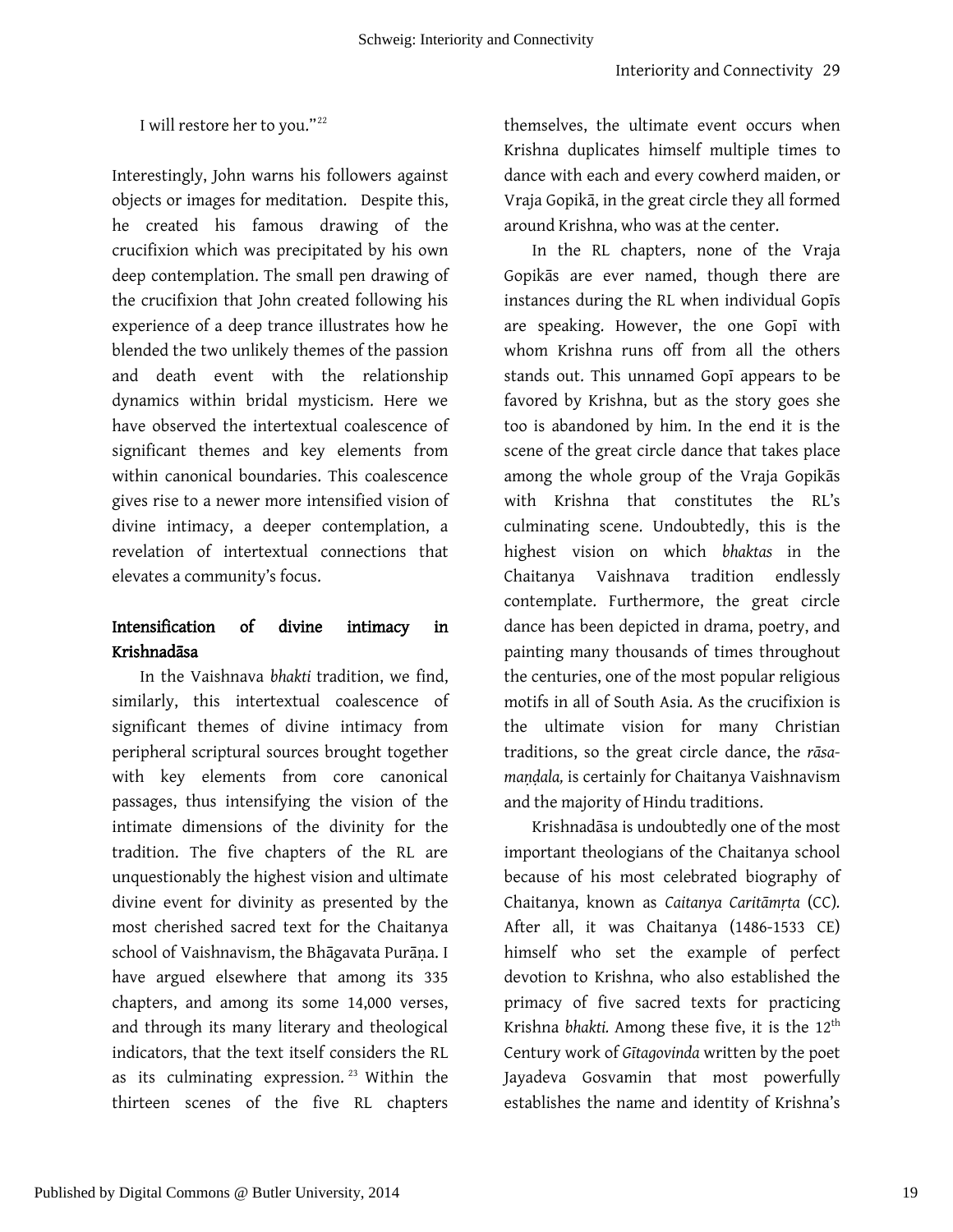supremely beloved Vraja Gopikā, Rādhā, and her relationship with Krishna*.* Early in his work, Jayadeva depicts Rādhā as jealous of the others in the Rāsa event, and thus we find her words expressing Rādhā's jealousy in a refrain:

During the Rāsa dance, Hari, right here, performed his seductive play. It is recalled in my mind how he laughed all around and all the jokes he would say.<sup>[24](#page-29-19)</sup>

She is understood by the tradition to be Krishna's singularly greatest and most desirable cowherd maiden by Krishna. Furthermore, Jayadeva establishes in his twelve-chapter poem that it is Rādhā with whom Krishna runs off in the Bhāgavata's RL story. Krishnadāsa elaborates on this rendezvous:

Because he was inhibited by the crowds of Gopīs, he went off with Rādhā. Due to the presence of all the others, the intensity of their love did not develop.

If he directly gives up all the other Gopīs for the sake of Rādhā,

Then we can surmise the intense passion that Krishna has for Rādhā.

Leaving the circle of the Rāsa dance with all of the groups of Gopīs, Wandering about the forest desiring Rādhā, he became saddened.

Furthermore, the Enemy of Kamsa (Krishna)

 feeling bound to the essence of pleasure, And having taken Rādhā into his heart, abandoned the beautiful women of Vraja.

- Then he, having searched everywhere for Rādhikā,
	- whose heart was afflicted by the arrow of the god of love,
- And feeling bad about his behavior, Mādhava roamed about
	- the groves along the bank of the river Kalindī.[25](#page-29-20)

And most remarkable, Rādhā has taken on such a powerful presence in the tradition's vision of divine intimacy that practitioners cannot even look at the great circle dance event of the RL without being absolutely insistent that Rādhā appears in the middle of the circle of Vraja Gopikās even though there is no mention of any Gopī at the center with Krishna in the original text of the Bhāgavata's RL:

While in the association of hundreds and thousands of Gopīs in the Rāsa dance, He remained in the middle of them in one form by the side of Rādhā.<sup>[26](#page-29-12)</sup>

The Rāsa Līlā is the full essence of Krishna's desire. Rādhā is the binding link in his desire for the Rāsa Līlā.<sup>[27](#page-29-13)</sup>

Without her, the Rāsa Līlā does not radiate in his heart. Leaving the circle of the Rāsa, he went to search for Rādhā.<sup>[28](#page-29-14)</sup>

The group of Gopīs were bound together dancing in the circle [of the Rāsa]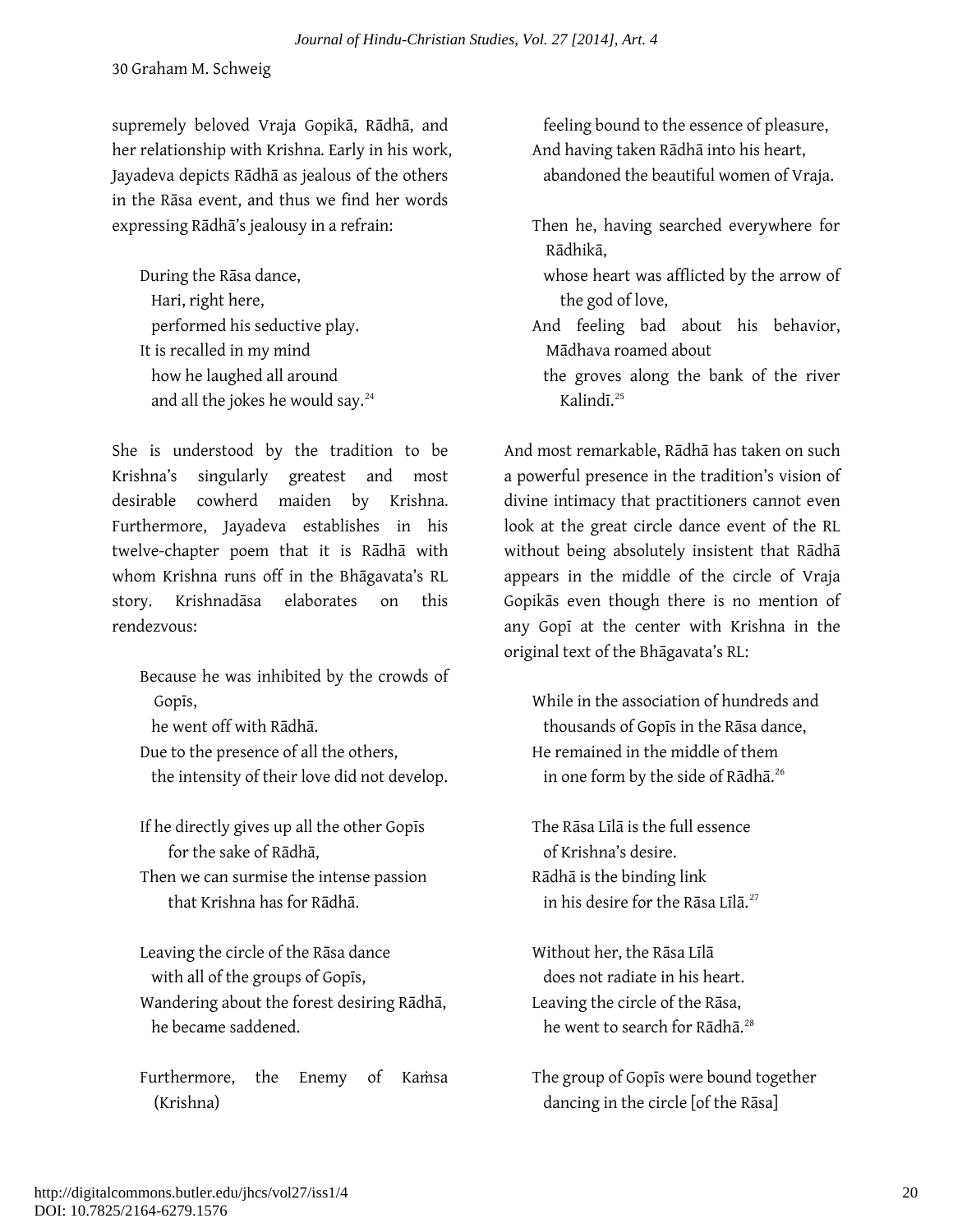And in the middle, the son of Nanda danced together with Rādhā.<sup>[29](#page-29-15)</sup>

For *bhaktas,* it is impossible to contemplate the *rāsa-maṇḍala* without her appearance with Krishna at the very center of the great RL circle dance. And moreover, most Vaishnava temples conduct worship around the three dimensional sacred images of Rādhā and Krishna. In fact, for the Chaitanya school, the *rāsa-maṇḍala* is seen as identical to the persons of Rādhā and Krishna, the essential manifestation of the *rāsamaṇḍala* itself. Thus it is the fusion of the Bhāgavata's RL chapters with the *Gītagovinda's*  elaborate treatise on Rādhā's intimate interactions with Krishna.

Krishnadāsa drew from a plethora of scriptural texts within the Vaishnava canon. The greatest quantity of quoted texts comes from the Bhāgavata Purāṇa, especially the tenth book, and especially the Vraja Līlās and the RL. Following this, Jayadeva's *Gītagovinda* and then much later, the poetic works of Rūpa Goswami (16th Century) following Jayadeva's work, highlight the powerful presence of Rādhā in the Krishna's heart. Krishnadāsa brings together the ancient Bhāgavata Purāṇa's RL with the Rādhā of devotional poetry of the  $12<sup>th</sup>$ and 16th Centuries. Krishnadāsa's contemplation draws from the visions provided by two scriptural texts, primarily, and communicates the intensity and boundlessness of divine love with an exlusive focus on Krishna's love for Rādhā: Krishnadāsa writes poetry and engages verse that is imitative of the RL and which places Rādhā at the very center of Krishna's divine love.

The *Gītagovinda* (GG)*,* it could be argued, is a kind of esoteric continuation of the Bhāgavata RL. Additionally, it certainly could be said that the work also functions as a work that eisegetically fills in some of the gaps or what could be perceived as missing information in the RL narrative. Such gaps the tradition found too irresistable to leave alone without any further imaginative elaboration, and Jayadeva, whose inspiration for his work was undoubtedly grounded in the Bhāgavata's RL. A brief comparative analysis of the very important "seed" (*bīja*) verses of the RL and GG is revealing, as the GG's verse not only reflects the four essential elements found in the RL's, but clearly the GG's powerfully conveys its expanded vision of the union of Rādhā and Krishna:

Even the Beloved Lord, seeing those nights in autumn filled with blooming jasmine flowers, Turned his mind toward love's delights, fully taking refuge in Yogamāyā's creative powers.[30](#page-29-21)

\_\_\_\_\_\_\_\_\_\_\_\_\_\_\_\_\_\_\_\_\_\_\_\_\_\_\_\_

"Clouds cover the sky; *tamāla* trees darken the forest floor. Tonight he is fearful; Now, O Rādhā, you must lead him to the forest dwelling!" Thus being obedient to joy, they move quickly along a path, toward a tree deep within a grove. Both Rādhā and Mādhava are conquered there, on the banks of the river Yamunā,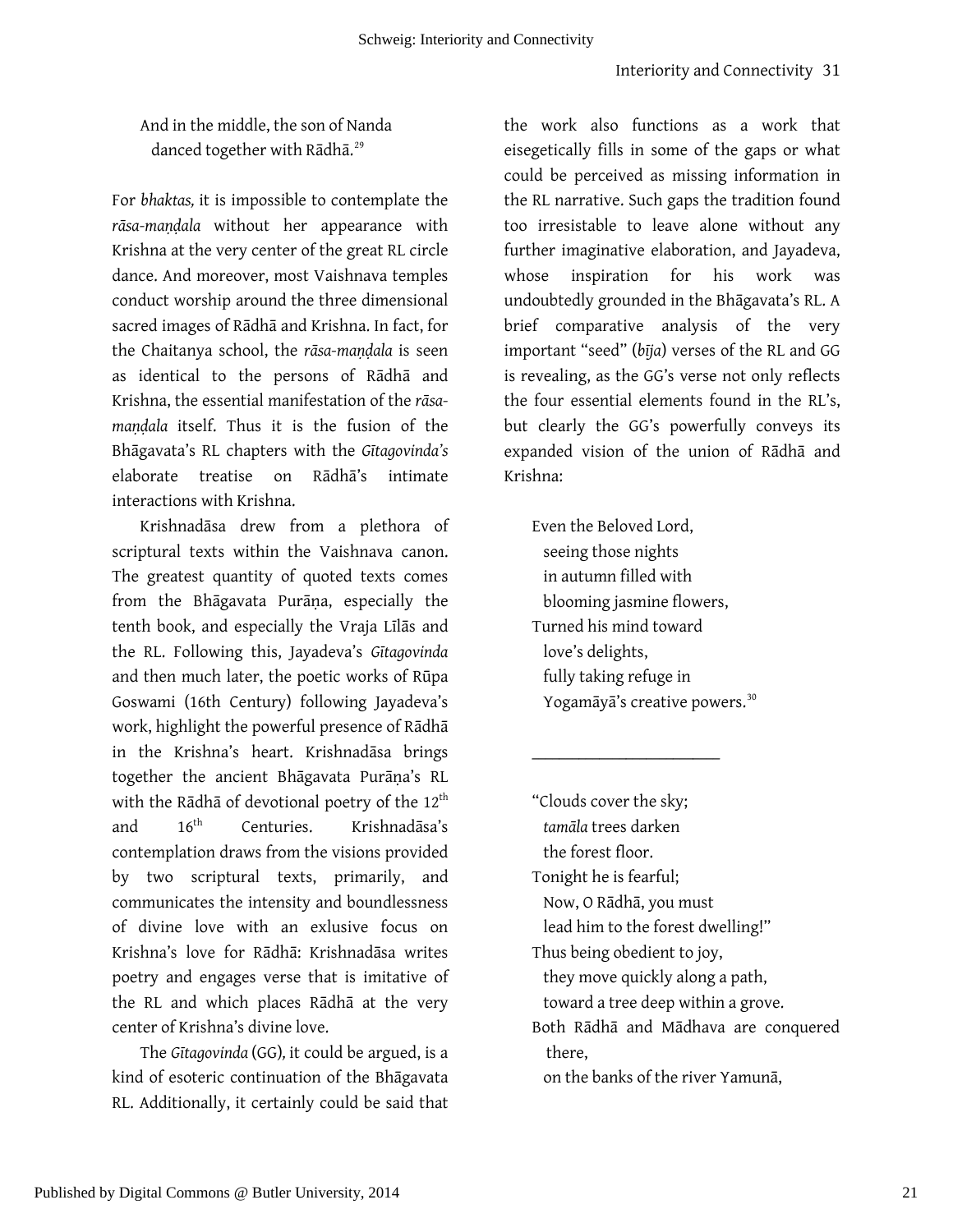by the secret ways their divine love plays.<sup>[31](#page-29-22)</sup>

We can observe continuity between the two verses, and also a greater amount of creativity in the verse of the GG, for the GG verse paints a more complete, a more elaborate portrait of divine intimacy. Continuity is found in the presence of four primary elements in both verses:

(1) The hero of the story—RL: the hero is *bhagavān,* or "the Beloved Lord," referring to Krishna; GG: the hero is Mādhava, a name for Krishna.

(2) The idyllic scenery—RL: The idyllic scenery is the natural surroundings during the autumn season; the forest at night decorated with flowers which inspires love in the hero; GG: The natural scenery (season not specified in this verse); the forest at night is darkened by clouds with forest's floor darkened by *tamāla* trees.

(3) The heroine(s) of the story—RL: The group of heroines are the Vraja Gopikās: subtlely indicated by a complex metaphor, the vehicle of which is the imagery of autumnal night blooming jasmine flowers; GG: The heroine is Rādhā, the supreme Vraja Gopikā, the most beloved of all the cowherd maidens.

(4) The "creative power for uniting lovers"—RL: Yogamāyā (literally, "the power of union") the intermediary power that functions to arrange for the divine drama of love between Krishna and the Vraja Gopikās; GG: The words spoken to Rādhā by the unnamed female friend whose intermediary role moves between Rādhā and Krishna throughout the divine drama.

These continuities certainly show how Jayadeva certainly was inspired in his work from the Bhāgavata RL. Juxtaposing them, however, also shows major creative departures: The quoted voice in the first half of the GG verse is the voice of the uniting power of lovers named in the RL verse, Yogamāyā. And it is this voice that urges Rādhā to find Krishna and take him deep into the forest. Then Jayadeva announces most dramatically the intention of his whole work, which sets the GG apart from the RL in several major ways. First, the narrative in the second half of the GG verse most dramatically pictures both Rādhā and Krishna as their joy moves them to retreat deep into the forest, where they are both together conquered by their secret love. While the RL verse declares Krishna's intention to love the cowherd maidens, the GG verse declares his ultimate beloved among them all to be Rādhā, with whom he unites in the secret ways that divine love subsumes them both in their passionate union.

Divine intimacy now takes on new proportions, which is endlessly celebrated in Chaitanya Vaishnavism. Indeed, the personage of Rādhā not only takes on divine status. She is considered a goddess, and moreover, the supreme goddess:

There is an *avatārī* who manifests just as Krishna does as an *avatārī*. She is Rādhā and her divisions become three types of manifestations. Rādhā is the blissful consort of Govinda, the one who enchants Govinda. She is utterly everything to Govinda, the crown-jewel of all intimate beloveds.<sup>[32](#page-29-23)</sup>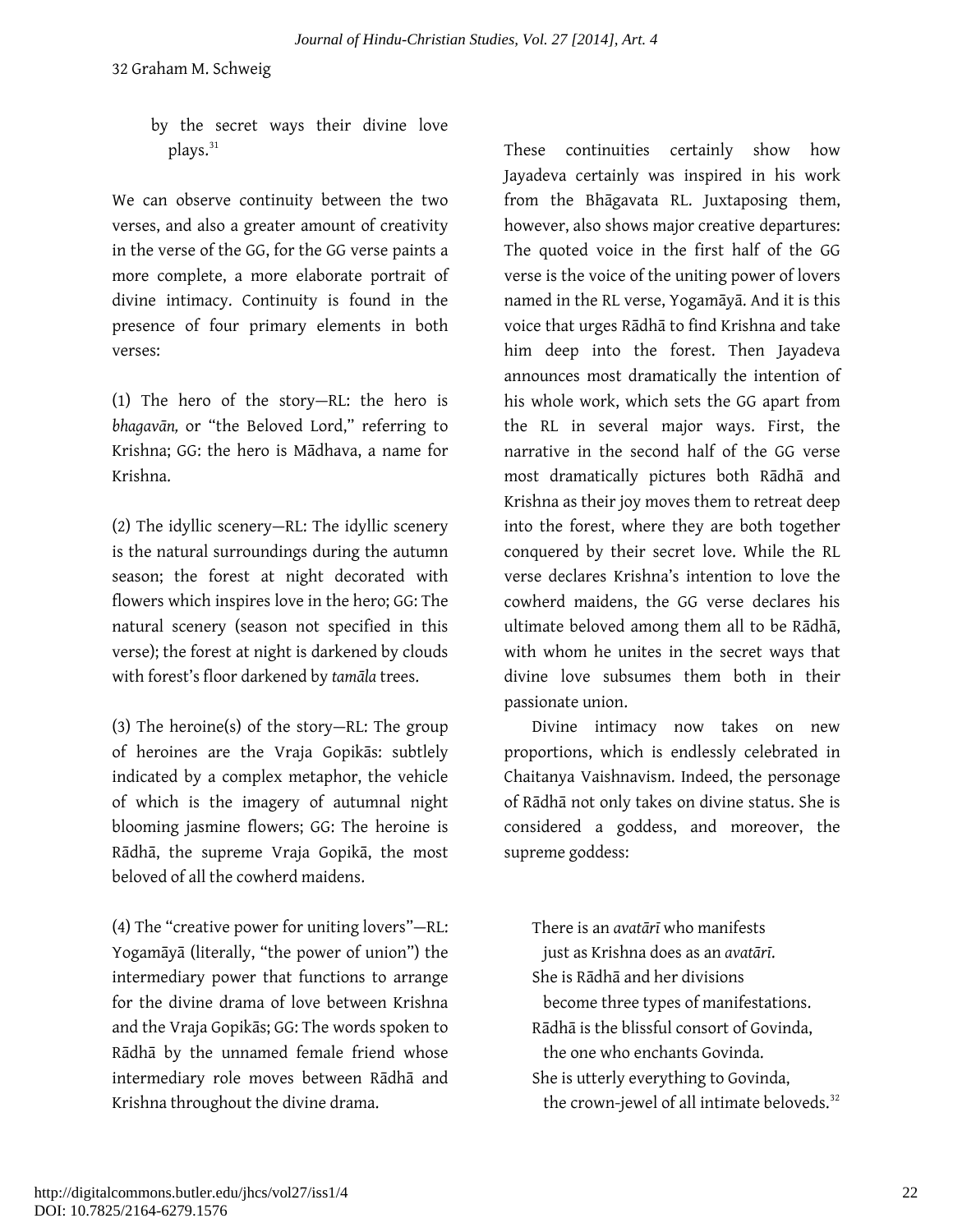Rādhā's divine status is not only on par with that of Krishna, but above his. Krishna's love of Rādhā places her even above him, to the supreme goddess above all:

Krishna enchants the world, and she is the enchanter of him. Therefore this goddess *(ṭhākurāṇī)* is the highest of all.

Rādhā is the fullness of all power,

and Krishna is the possessor of the full power.

There is no difference between the two,

according to the authority of the scriptures.<sup>[33](#page-29-24)</sup>

It is important to note that in the last verse above Krishnadāsa invokes "the authority of the scriptures" when concluding his discussion of Rādhā's apotheosis.

It is reasonable to ask, to what scriptures could Krishnadāsa possibly be referring? After all, no one had articulated the theology of Rādhā the way that Krishnadāsa had done so in the CC, or what his immediate teachers, Rūpa Gosvāmin and Jīva Gosvāmin, had done. The word *scriptures* implies sacred writings that are well established and accepted by a community of faith. Even Jayadeva's *Gītagovinda* does not theologically fully explicate Rādhā's divine position.

My theory is that Krishnadāsa's mention of *scriptures* in the above verse is either obliquely referring to his own work and that of his contemporaries as being authoritative on the subject of Rādhā's divinity and ultimate divine status. Or he is intentionally or unintentionally conflating his contemplation on the divine couple with scriptural sources, expressing that his contemplation on Rādhā and Krishna has the revelational status and authority of scripture. The Bhakti Sūtra speaks of the authoritative power of holy persons in the following words: "As holy persons, they make places holy; as performers of ritual acts, they make all acts auspicious; as true teachers of sacred writings, they make sacred writings truly meaningful." [34](#page-29-25) Thus the authority of scripture originates in special persons or the saintly *bhakta,* and the *bhakta'*s meditation*,* in effect, becomes an instrument of revelation that is on par with scriptural authority.

Krishnadāsa's prescriptions for meditation the *bhakta's* participation and ultimate absorption in the actual divine acts of Krishna, thus imputing an authority easily on par with that of scripture:

Therefore one should reflect the emotions of the Gopīs In thinking day and night about the loving activities of Rādhā and Krishna.

Performing meditation in a perfect body, one can then serve in that place With the emotions of a *sakhī*, maidservant, and one attains the feet of Rādhā and Krishna.[35](#page-29-26)

"What should be a person's meditation among all objects of meditation?" "Meditation on the lotus feet of Rādhā and

Krishna—

 this is the chief object of meditation." "Where should a person make residence, abandoning all other places?"

"The land of Vraja, known as Vṛndāvana, where the Rāsa Līlā takes place."[36](#page-29-27)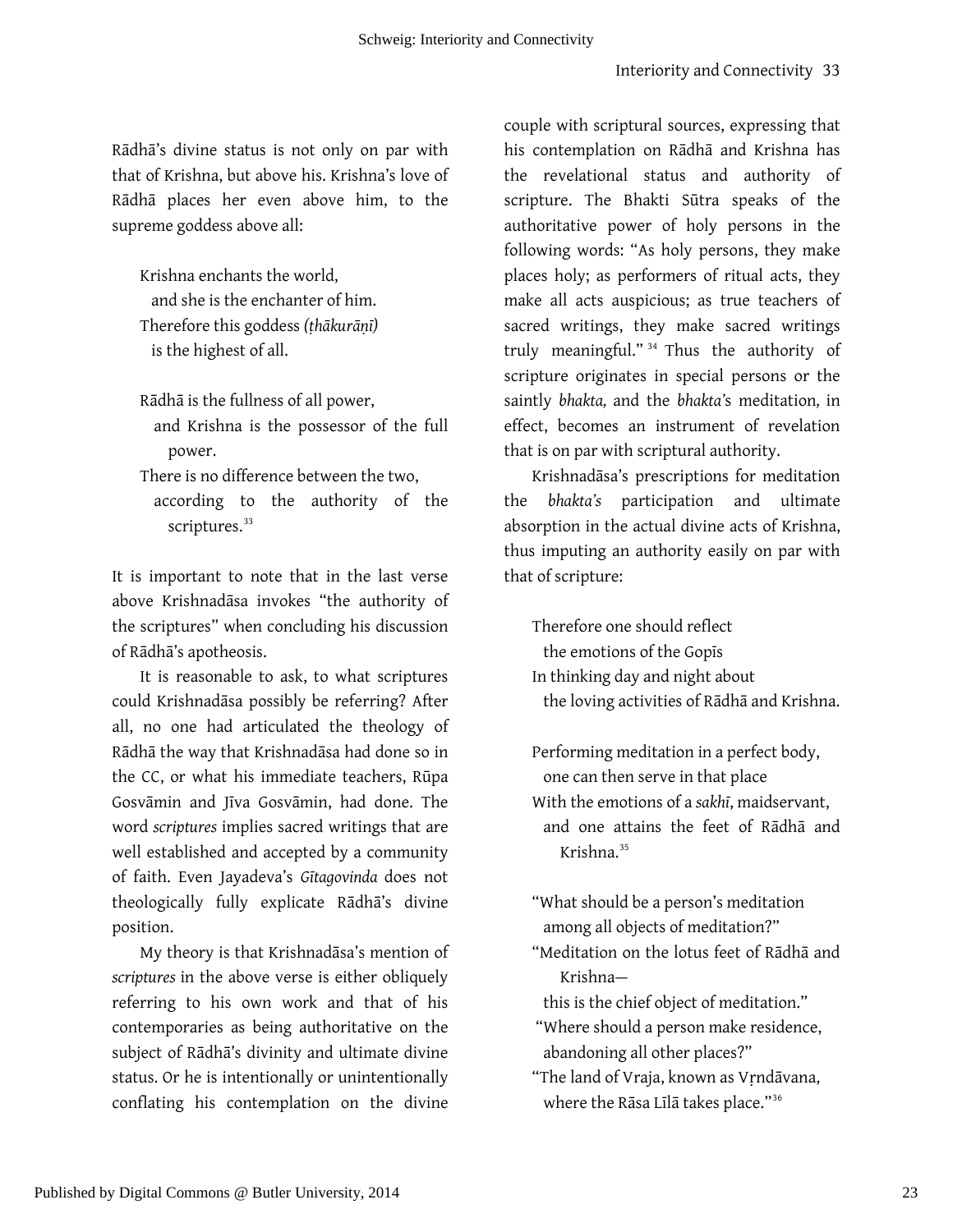The uninterrupted, constant reflection on and emotional relating to the loving encounters of Rādhā and Krishna from the position of the Vraja Gopikā—this depth absorption and meditation may itself constitute the sort of scriptural authority of which Krishnadāsa was claiming. Indeed, Chaitanya constantly enacted and exemplified the intense sentiments of a Vraja Gopikā in prayers related by Krishnadāsa in Chaitanya's biography:

O friend, please hear what I have decided. If he gives me his love, or if he kills me with unhappiness, Krishna is the supreme Lord of my life and no one else.

I do not mind my own suffering. I desire only his happiness. His happiness—that is my goal. If he becomes greatly pleased by suffering given to me, that suffering— for me is the greatest happiness.<sup>[37](#page-29-28)</sup>

It is interesting to note here in Chaitanya's words how suffering itself becomes an intimate part of the intensive love of the *bhakta,* and a positive element in divine intimacy in *bhakti.[38](#page-29-29)*

For Krishnadāsa and the tradition out of which he comes, the person of Chaitanya and his experience in, his example and teaching of Krishna *bhakti,* is the ultimate source of authority. And this is the reason that Krishnadāsa writes a biography of Chaitanya himself. Indeed, it was on the authority of Chaitanya's experiences in contemplation that give Krishnadāsa the authority to state that Rādhā's divine status is confirmed by scripture.

Chaitanya's visions of Rādhā and Krishna were even greater than that of any scriptural authority for Krishnadāsa, because it is Chaitanya's life that grants authority to the scriptural sources of the school.

#### Concluding reflections

Thus, what is started in the Rāsa Līlā now becomes completed in Krishnadāsa's theopoetic presentation of Chaitanya's vision and example within the *Caitanya Caritāmṛta*, and the *Gītagovinda* is truly the link between the two. Similarly, perhaps we can also say that what is started in the passion, death and ressurrection in the New Testament becomes completed in the theopoetic vision of John of the Cross, and the Song of Solomon is truly the link between the two. These two traditions could be said to be joined together in dialogue, in a special kind of dialogue in which both John and Krishnadāsa celebrate an intense passion within love that both embraces their core canonical visions, on the one hand, and yet must go even beyond them, on other hand, following a craving to go into the deeper dimensions of divine intimacy.

Do they not each share how love is expressed in the dual somewhat paradoxical nature of an embrace? On the one hand, when one embraces another in love, the message sent is one of acceptance, a humility before all that one shares and has with another. On the other hand, such an embrace also sends the message that one wants to know the beloved more deeply, more closely, to enter into the mysterious, more secretive undisclosed dimensions of that love. Both John and Krishnadāsa embrace, as it were, the normative visions of their respective traditions, while they each demonstrate a passion to become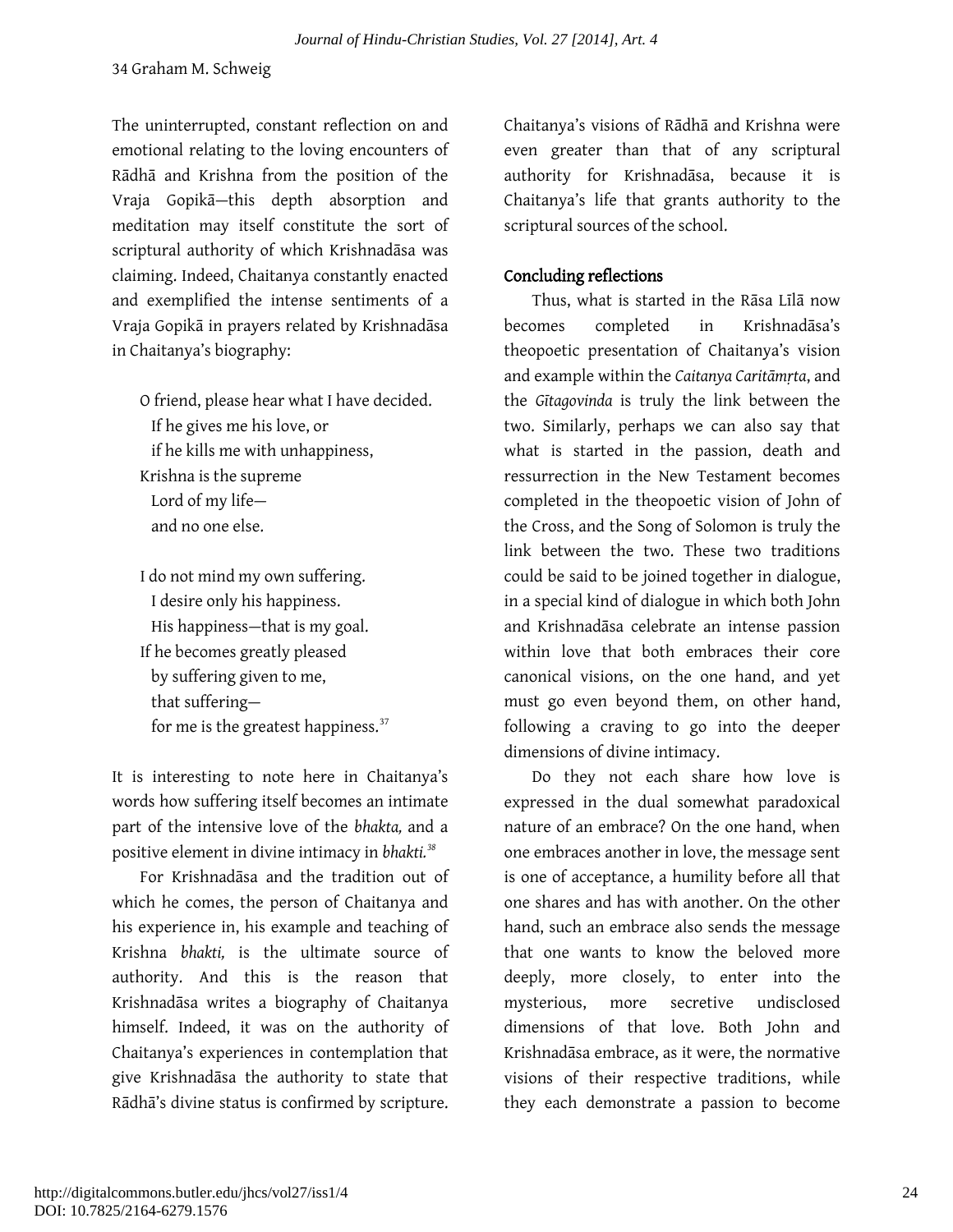more intimately and more intensely connected to divinity. This is the interplay between canon and contemplation, between normative canonical visions and key peripheral canonical themes that constitute their individual, intrareligious dialogues.

Can such an embrace also be found between these two traditions? In a dialogue of the kind about which we have spoken earlier in this essay as the third axis of revelation in dialogue? Here we find that dialogue also reflects the two aforementioned dynamics of an embrace as dialectically drawing both partners closer: the one partner who listens, hears with reception, with humility, with a total openness and trust; the other partner, who speaks, offers a gift of words conveying feelings and thoughts out of a certain faith that such a contribution will create a greater closeness, a greater bond of connection, a deeper level of understanding. Then the participation in dialogue shifts: the partner who listens now responds and reciprocates the other partner's contribution to the dialogue. The ever-increasing shifting receiving-andsharing roles of partners in dialogue build a greater sense of community, lifting both partners into an elevated state of the heart. My attempt here in this essay was only to initiate such a dialogue between Carmelite and Chaitanya traditions so that they might reveal shared theological moments within divine intimacy, that they might reveal that much more about divine reality.

There is a point at which theistic traditions of mystical love can no longer be satisfied by or limited to their most important scriptures. They must reach beyond their visions for even greater, but perhaps hidden, revelations of the more intimate dimensions of the divine. At a

certain level, such mystics always accept and embrace normative scriptural visions, and yet, at the same time, they reject them as utterly final and desire even greater and deeper revelations of divine intimacy that invariably burst beyond the boundaries of canonical sources by finding their way into poetic and artistic expression. Only these continuously revealed expressions of divine intimacy will satisfy their innermost contemplations that take place within the heart.

What emerges from this deepest interiority of contemplation is a new, transformed, and elevated vision of certain interconnected key scriptural themes that have already been known to practitioners at a certain level but now lifts them up into a new way of seeing scripture. For example, the Carmelite monk or nun can never read the Song of Solomon as it if were mere allegory for the bride and bridegroom, or the soul and Christ. Even if we understand that they may read the work as metaphor, we must understand that it would be a special instance of poetic metaphor: the metaphorical vehicle of the lover-beloved dynamics of lovers of this world does not become swallowed up by the metaphorical tenor as in allegory. Rather, the vehicle becomes so infused with the identity of the tenor that they become inseparable and one and the same.

In other words, the lover in the SS is the bride, she *is* the soul seeking Christ, she cannot be anything else. As allegory eventually eliminates the value and prominence of the vehicle, causing it to disappear once the reader has arrived at the tenor of the text, so here we have the reverse: the poetic tenor infuses, incarnates, imbues fully and completely the vehicle such that the ostensive imagery of the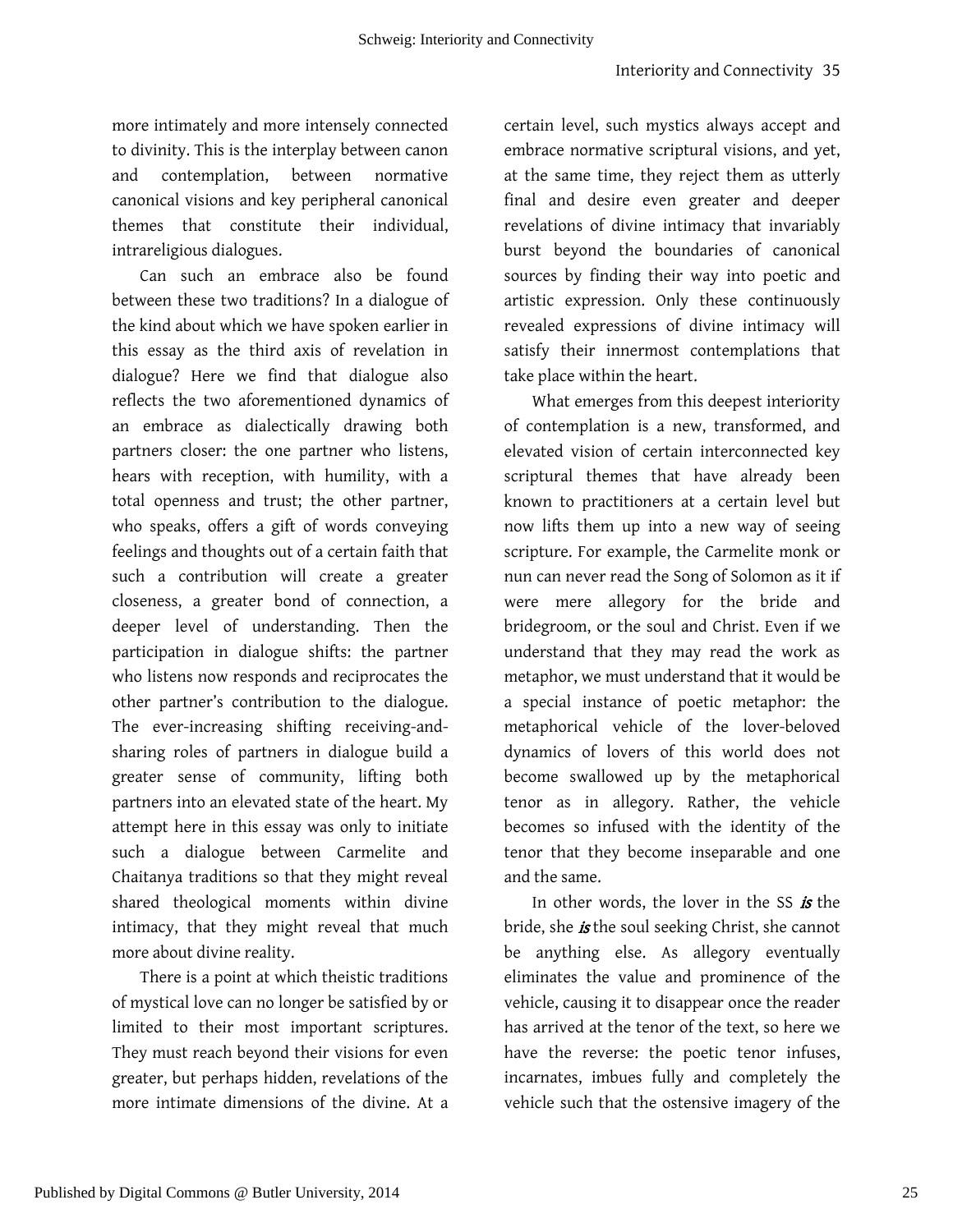text takes on an iconic power. Perhaps this reversal of allegory could be called "iconegory." Such a reader can never return to the text and perceive its poetic vehicle of the lover and the beloved as worldly lovers. In the same way, the *bhakta* cannot gaze at the *rāsa maṇḍala* without seeing, without knowing, without feeling the very glowing presence of Rādhā by Krishna's side at the very center of the great circle dance. Thus the interiority of contemplation permanently and irrevocably establishes new and informative connections intratextually, from which new revelations of divine intimacy emerge in and for the community of faith.

#### **Notes**

<span id="page-26-0"></span><sup>1</sup>There are also indications that such a topic that involves an understanding of God as the supreme lover is becoming increasingly more popular among religious persons in general. Over ten years ago, social researchers observed surprising results in a study that was examining the variety of images persons chose for describing God [see "Images of God among Americans" by Wade Clark Roof and Jennifer L. Roof. Journal for the Scientific Study of Religion, Vol. 23, No. 2, June 1984. http://dx.doi.org/10.2307/1386110]. This study caught the attention of the editors of *Psychology Today* magazine (June 1985) and *USA Today*  newspaper (May 30, 1985). Among the twelve images of the deity from which to choose, God as "lover" was chosen by nearly half of the people interviewed, and less than one fifth chose God as "spouse." The traditional image of God as "creator" was chosen by over four fifths of persons interviewed. Of note is that the wide diversity of images was found in the religious groups and far less in non-religious groups. This point perhaps indicates that religious

conceptions of God are capable of providing multivalent images of the deity perhaps more than that of which we are aware.

<sup>2</sup> "Divine intimacy" refers to those portraits of divinity as a divine lover and beloved, for whom souls or divine personages experience a passionate love or the more tender and caring feelings of a parent for a child or the experience of such sweet closeness of a friend with a very close confidant and dear friend. The word *intimacy* implies a relationship in which the lovers experience an ardent desire for greater and greater closeness to one another in contrast to those relationships that celebrate the greatness, power and majesty of God. Both are theistic, no doubt. But the former represents the "inmost" (from the Latin, *intimus*) dimensions of the godhead.

<sup>3</sup> Here I refer to the monumental work on philosophical hermeneutics by Hans-Georg Gadamer, entitled, *Truth and Method* (New York: The Seabury Press, 1975. http://dx.doi.org/2027/uc1.b4244761;

originally published as *Wahrheit und Methode*  [Tübingen: J.C.B. Mohr, 1960. http://dx.doi.org/2027/mdp.39015031608477]), in which he emphasizes the life of a text apart from its author and even to a great extent the text's original historical context.

<sup>4</sup> "Comparative Religion: Whither—and Why?" in *The History of Religions: Essays in Methodology,*  edited by Mircea Eliade and Joseph M. Kitagawa (Chicago: University of Chicago Press, 1959), 55. <sup>5</sup> One of the most celebrative presentations of this Vedic adage can be observed at Satchidananda Ashrama, Yogaville, founded by Swami Satchidananda in Buckingham, Virginia, where he built the Light Of Truth Universal

Service (LOTUS) temple that celebrates all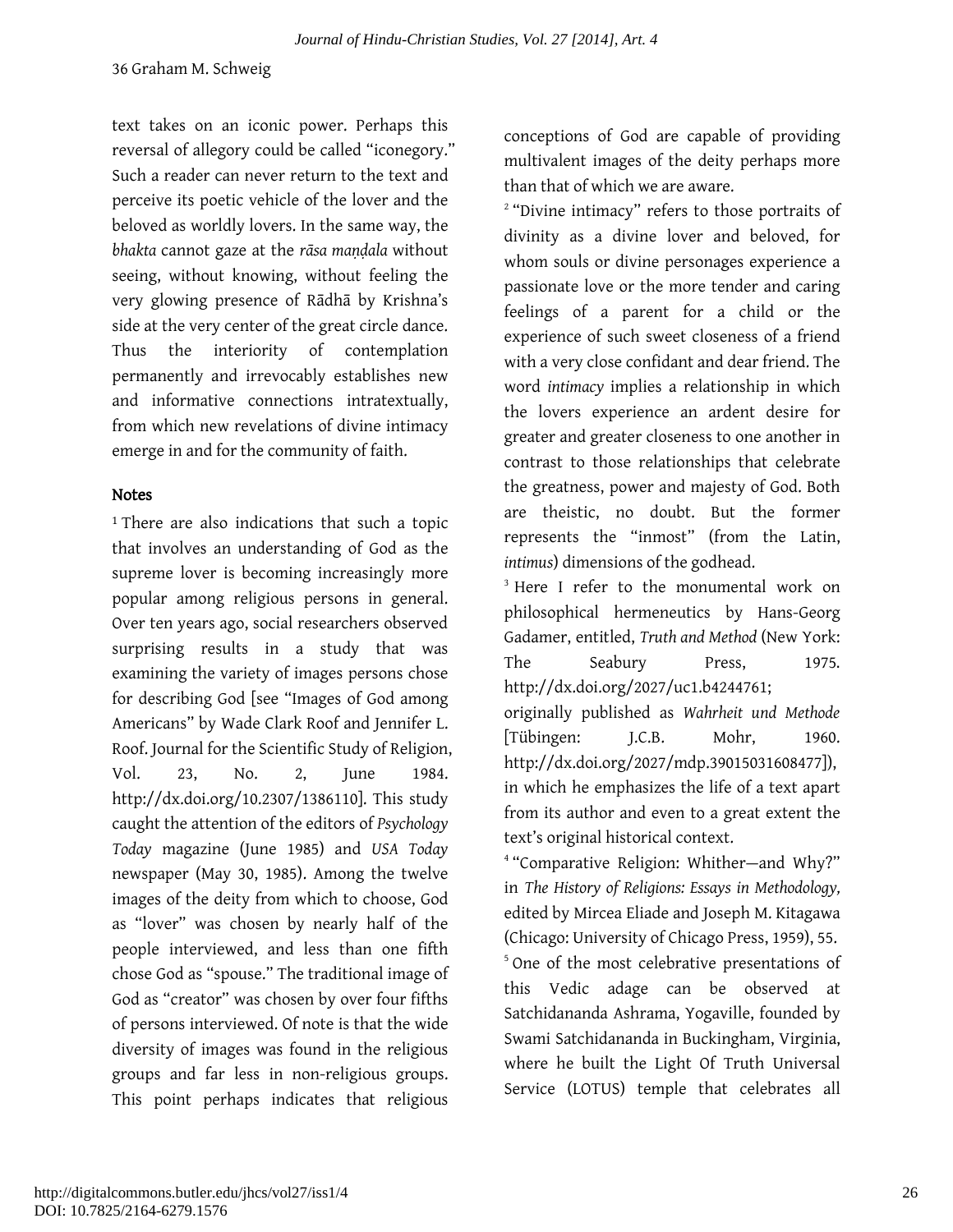religions. This Vedic passage is prominently displayed there and appears in the literature of the sect.

<span id="page-27-0"></span><sup>6</sup> Rig Veda 1.164.46: *ekaṁ sad viprā bahudhā vadanti.* Translation mine. Clearly differences between the popular renditions of this passage and the direct translation that I provide here are obvious. For example, no words such as "names" or "paths" exist in the original Sanskrit of this passage. But the intention, I believe, is to express what the passage says most literally. Thus from the earliest sacred writings of India one finds this wise vision that has certainly been a powerful influence on traditions typically grouped under the umbrella term, Hinduism, which certainly includes the Caitanya school of Vaishnavism on which we are focusing here.

<sup>7</sup> In an essay I have written, entitled, "Vaishnava Bhakti Theology and Interfaith Dialogue" (*Journal of Vaishnava Studies*, Vol. 21, No. 2 / Spring, 2012), I attempt to show the relationship between Vaishnava *bhakti*  theology and dialogue, and how dialogue is greatly valued by the Caitanya school of Vaishnava *bhakti.* Moreover, I demonstrate not only how dialogue is an essential practice of *bhakti,* but also how dialogue represents the intrinsic character of *bhakti* itself. My claim ultimate is that dialogue ultimately has the potential of furthering and deepening a revelation of religious truth.

<sup>8</sup> Opening line of *Confessions 10.6.* Translated by R.S. Pine-Coffin. Penguin Books, 1970.

<sup>9</sup> *The Song of Songs: A New Translation with an Introduction and Commentary,* by Ariel Bloch and Chana Bloch (Berkeley: University of California Press, 1995).

<sup>10</sup> *Dance of Divine Love: The Rāsa Līlā of Krishna from the Bhāgavata Purāṇa: India's Classic Sacred Love Story Introduced, Translated, and Illuminated,*  by Graham M. Schweig, with a Foreword by Norvin Hein (Princeton: Princeton University Press, 2005). Please note that my numeric references to the verses in the Rāsa Līlā are those I present in my book, in which I treat the five chapters of the Bhāgavata, tenth book, chapters 29 through 33 (10.29-10-33), as an autonomous drama in five acts, 1 through 5. These five acts correspond to the Bhāgavata's tenth book, chapters 29 through 33, respectively. The actual number identification for individual verses remain identical.

<sup>11</sup> Note that my use of the terms *lover* and *beloved*, both with an initial upper case letter, refer to heroine and hero, respectively. Because the feminine voice is dominant in both the SS and the RL, it deserved an identity in the nominative case. And since the object of the Lover is the masculine hero, I felt it deserved an identity in the participial objective. Thus I use the term *beloved* to identify hero.

<sup>12</sup> While it is difficult to say exactly what part of scripture especially inspired John to identify the female lover and the male lover in the SS as bride and bridegroom, respectively, there are indeed several places in the New Testament where one can find the word *bridegroom*  engaged, the greater number of which are found in the Gospel of Matthew: Matthew 9:15, 25:1, 5, 6, and 10; Mark 2:19 and 20; Luke 5:34 and 35; and John 2:9; 3:29. The instances in the New Testament in which the word *bride* is engaged are the following: John 3:29; Revelation 18:23; 19:7; 21:2 and 9; and 22:17. Interestingly, John throughout his complete works only refers to the passage in Matthew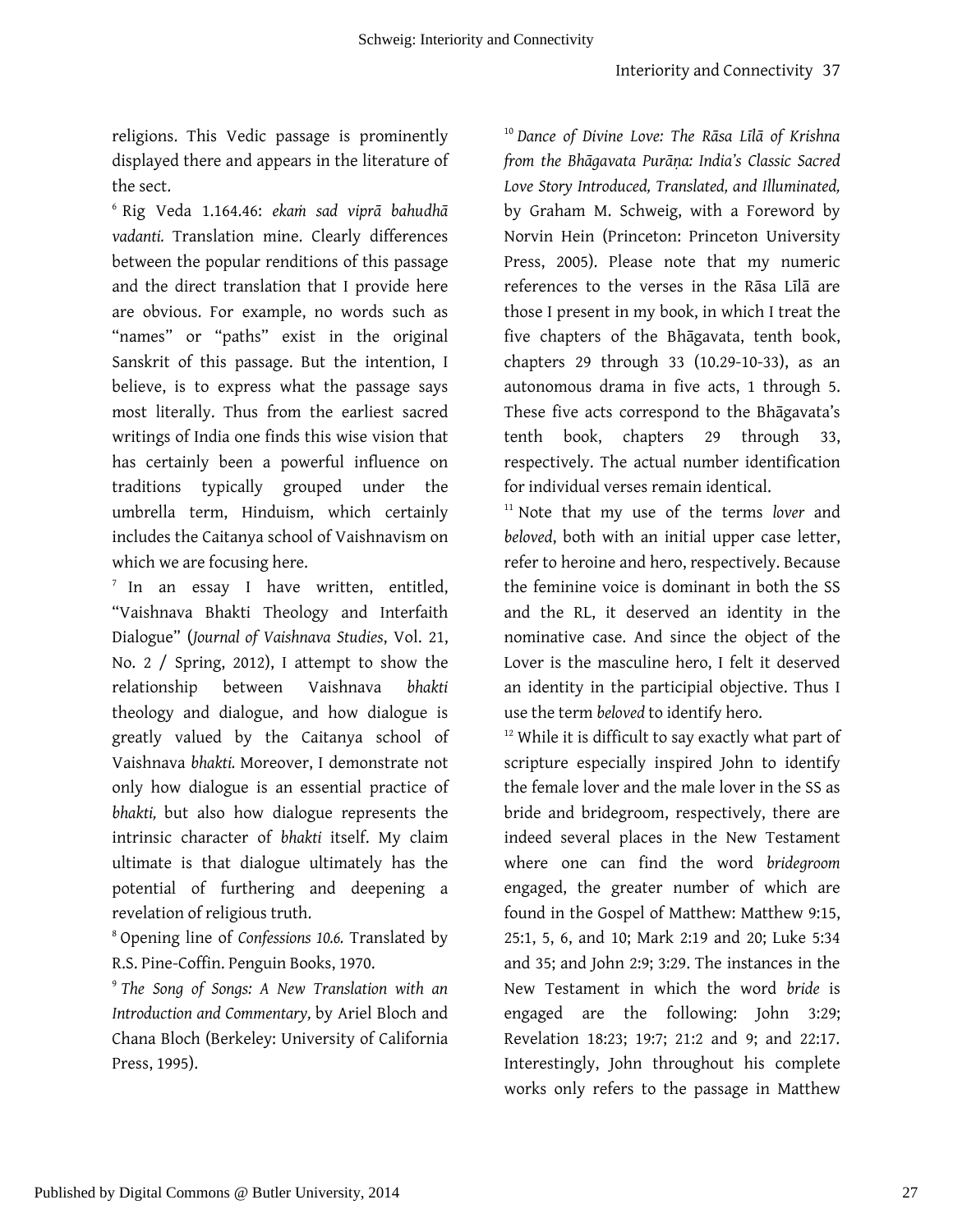25.1-13 in his work, *The Ascent to Mount Carmel*, which contains four instances in which the word *bridegroom* appears. However, John appears not to derive much inspiration for identifying Christ as the Bridegroom when referencing this passage here in his work.

<sup>13</sup> I have argued that the word *erotic* in English can mean more than merely the sexual by expanding and deepening its meaning by examining the word's Sanskrit counterpart *śṛṅgāra.* See the section, "Reconsidering the Meaning of the Erotic" in my article entitled, "The Dance between Tantra and Moksha: On the 'Erotic' Dimension of the Gītagovinda and Krishna Bhakti Theology" (*Journal of Vaishnava Studies,* Vol. 23, No. 1/Fall, 2013).

<span id="page-28-0"></span><sup>14</sup> *The Collected Works of Saint John of the Cross*, translated by Kieran Kavanaugh and Otilio Rodriguez (Washington, DC: ICS Publications, 1991. [http://dx.doi.org/2027/inu.3000003732](http://dx.doi.org/2027/inu.300000373)5 234), 94. All passages quoted in this essay are from this source.

<sup>15</sup> *The Collected Works,* 94.

<sup>16</sup> John quotes the following passages from the Song of Solomon that express something of the suffering in love: 3:2, 4; 4:9; and 5:6-8.

<sup>17</sup> Stanza 7, *The Spiritual Canticle.*

<sup>18</sup> Stanza 9, *The Spiritual Canticle.*

<sup>19</sup> Stanza 35, *The Spiritual Canticle.* 

<span id="page-28-1"></span><sup>20</sup> From John's commentary to Stanza 9 of his work *The Spiritual Canticle,* 505.

<sup>21</sup> Very little has ever been written about John's crucifixion drawing, which I have found to be a profoundly expressive piece. I have presented a detailed aesthetic and theological analysis of the drawing. See my chapter entitled, "Imagery of Divine Love: The Crucifix Drawing of St. John of the Cross" in *St. John of the Cross, Carmelite Studies VI* (Washington, DC: Institute of Carmelite Studies Press, 1992), 162-166. Later I developed my analysis of John's drawing in an article that also engages the Vaishnava tradition comparatively, entitled, "The Crucifixion and the Rāsa Mandala: A Comparative Sketch of Two Great Symbols of Divine Love" in *Journal of Vaishnava Studies,* Vo 21, No. 2 / Spring, 171-185.

<sup>22</sup> St. John of the Cross, *Romance 7,* "The Incarnation," verses 9-11, *The Collected Works of St. John of the Cross,* trans. Kieran Kavanaugh and Otilio Rodriquez with an introduction by Kieran Kavanaugh (Washington, DC: Institute of Carmelite Studies Publications, 1964), 67.

<sup>23</sup> See my *Dance of Divine Love: The Rāsa Līlā of Krishna from the Bhāgavata Purāṇa*, *India's Classic Sacred Love Story Introduced, Translated and Illuminated* (Princeton: Princeton University Press, 2005), 11-19.

<sup>24</sup> GG Act 2, Verse 2. Translation mine.

<sup>25</sup> *Śrī Śrī Caitanya Caritāmṛta,* by Krishnadāsa Kavirāj Gosvāmin, with the Amṛta Pravāha Bhāṣya by Bhaktivinoda Thakura (Calcutta: Gaudiya Mission, 1957), CC 2.8.102, 103, 105, 106, and 107. All translations of verses from the CC are mine.

- $26$  CC 2.8.109.
- $27$  CC 2.8.113.
- $28$  CC 2.8.114.
- $29$  CC 3.14.19.

<sup>30</sup> First verse of the Rāsa Līlā from the Bhāgavata Purāṇa (BhP 10.29.1) taken from my *Dance of Divine Love,* 25 (as Act 1, Scene 1, Verse 1), with one exception: in the translation I provide here in this essay, I use the word "creative" rather than "illusive" found in the original. The transliterated verse is as follows: